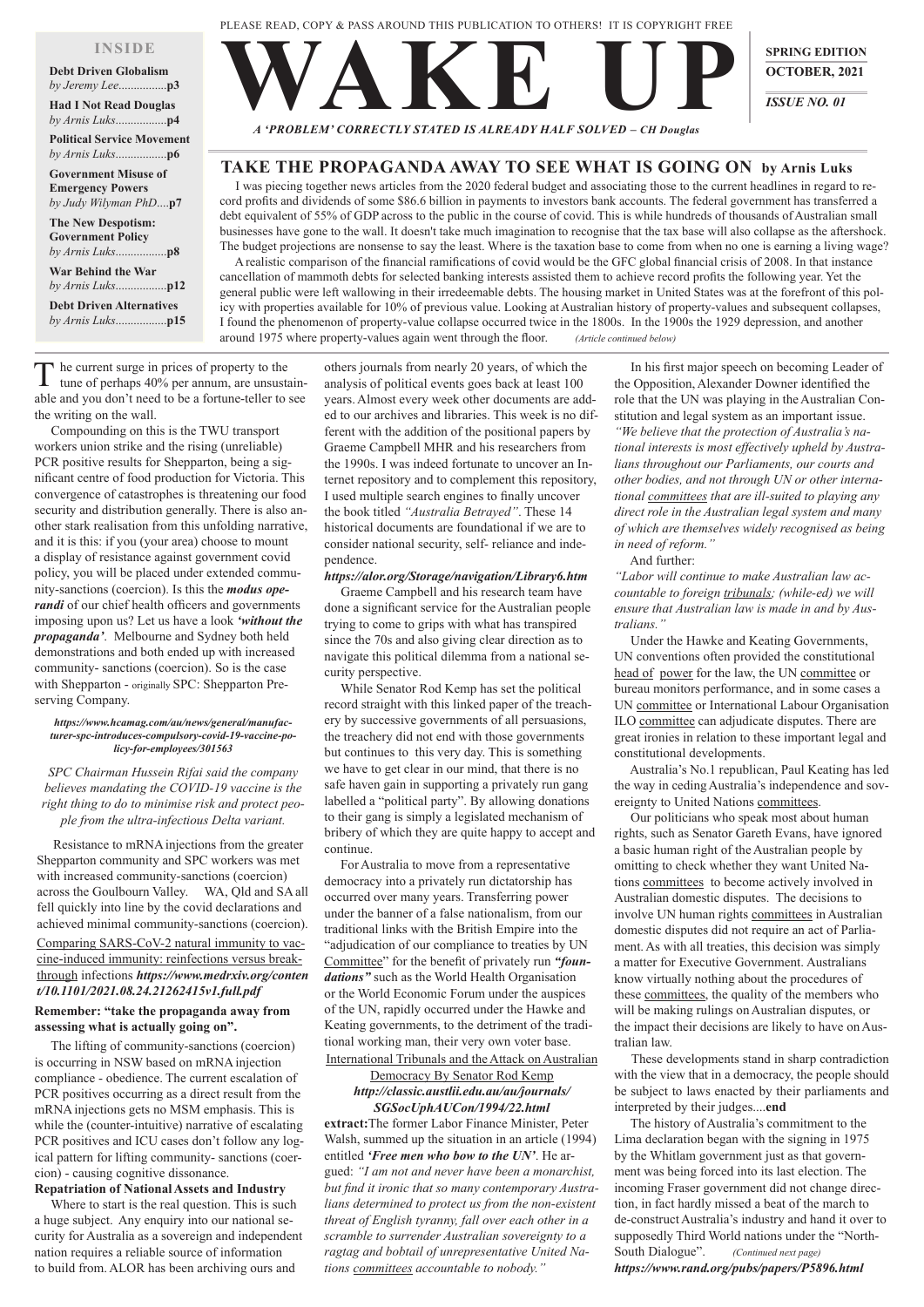#### *(Continued from previous page)*

 In retrospect most of our manufacturing and primary industry has gone across to China and Korea, with China now considered a security threat towards Australia's independence, self-reliance and sovereignty. Reconsider the June 2019 unannounced arrival of 3 Chinese military vessels sailing into Sydney Harbour - gunboat diplomacy. *https://www.abc.net.au/news/2019-06-03/chinese-warships- enter-sydney-harbour-south-china-seaclaims/11172578*

The 46 years since the Lima declaration signing allows a retrospective look at the consequences of this policy and also the implications of the decisions made by both Hawke and Keating to direct our legal systems to look for adherence by "committees" from the UN.

This is intriguing to reconsider the almost complete lack of engagement on this vital issue by the ACTU.

It takes very little imagination to recognise that employment opportunities through primary industry and manufacturing coalesce all across the economy providing long-term secure jobs and from this proceeds a secure future for the next generation to build from. We have witnessed the feudalising of the Australian people by these policies while the ACTU (even today) still remains silent. The Lima declaration and UN conventions were part of a long-term strategy to bring about a socialist world state. That this world state happens to be run as a privately *managed* entity does not seem to bother the ACTU nor successive Australian governments.

Klaus Schwab, of the World Economic Forum, is the founder and executive chairman of that not-for-profit foundation "for life". He holds the power to appoint his own successor. Son of Klaus and his wife Hilde, Olivier M. Schwab is the Managing Director of the World Economic Forum. This "world" body is a tool of private management - the World Economic Forum was founded in 1971 as a not-for-profit foundation and Klaus Schwab built it into the foremost international institution for public-private cooperation. It is from this perspective that we can see the nexus between monopoly capitalism and the world socialist slave state. Bill Gates and Antony Fauci present a similar business model of management by vested-interest-control of the public-private partnership, the World Health Organisation flowing through our Therapeutic Goods Administration (TGA) to advise and implement Australian government medical policy to the direct benefit of Gates and Fauci.

Discrimination against conflict of interest was once a necessary process prior to the implementation of every government policy. Now "vested interests" hold sway.

*The United Nations is a privately managed and run organisation - for both profit and power!* Who Owns Big Pharma and Big Media? You'll Never Guess By Dr. Joseph Mercola *https://childrenshealthdefense.org/defender/ blackrock-vanguard-own-big-pharma-media/* **Extract...**BlackRock and the Vanguard Group, the two largest asset management firms in the world, combined own *The New York Times* and other legacy media, along with Big Pharma. **Big Pharma and mainstream media are largely owned by two asset management firms: BlackRock and Vanguard.** Drug companies are driving COVID-19 responses — all of which, so far, have endangered rather than optimized public health — and mainstream media have been willing accomplices in spreading their propaganda, a false official narrative that leads the public astray and fosters fear based on lies. Vanguard and BlackRock are the top two owners of Time Warner, Comcast, Disney and *News*

*Corp*, four of the six media companies that control more than 90% of the U.S. media landscape.

BlackRock and Vanguard form a secret monopoly that own just about everything else you can think of too. In all, they have ownership in 1,600American firms, which in 2015 had combined revenues of \$9.1 trillion. When you add in the third-largest global owner, State Street, their combined ownership encompasses nearly 90% of all S&P 500 firms. Vanguard is the largest shareholder of BlackRock. Vanguard itself, on the other hand, has a unique structure that makes its ownership more difficult to discern, but many of the oldest, richest families in the world can be linked to Vanguard funds**...end**

This informative article by Mercola directly links *Fox/News* conglomerations to big pharma. This is why there is nary a word of dissent on the real things that matter from them. They won't risk access to their trough over truth with integrity. This places the ABC/Nine Entertainment policy as pro UN (communist) while Fox/News is also pro WHO – UN (communist). This is the Marxist dialectic in real life. Both vested interest objectives lead to the same place – monopoly capitalism. *The high road of the few and the low road of the many.*

Jeremy Lee's video *"What is the New World Order"* here:

> By this method of coming back to the electorate for their views, indicate the authority that a representative can achieve if they are linked with their electorate. The historical example of Ted Mack (Mayor of North Sydney and NSW state independent for North Shore and North Sydney independent representative for the federal parliament is there for the public record. It can be done. 'Yes' this means the electorate will be consulted on critical issues affecting them directly. How novel. And 'Yes' the Main Stream Media will campaign using every dirty trick in the book against them (baring all the dirt they hold over the representative) - so be it. Gun boat diplomacy can be exercised in many and varied circumstances, but that has to be taken into account if we are to regain our ancient freedoms. Both representative and the electorate must have the same 'brave beating heart within' to overturn the tank of covid tyranny. This article is a reflection of study and application of Douglas Social Credit as The Policy For Freedom. Progressional courses are available through our online libraries, video/podcast channels and directly from our Head Office. \*\*\*

*https://www.bitchute.com/video/F1Ha4JAL23Np/*  details the queue of those who would commit treachery against the Australian Nation from all political parties. **What Is To Be Done?**

While Canberra may be hesitant to consider any proposals against their power base, this is imperative if we are to move from the surveillance state 'business model' emanating from these privately managed foundations with "world …" titles back into the realm of public service.

Currently under the surveillance state, the bureaucrat monitors the individual public's every moment. The roles need to be reversed. If you are on the public payroll of any kind your activity and decisions made for the benefit of the public must be scrutinised by that same public - in other words *"open government"* is a must.

Freedom of Information is extracted only after much legal leverage, whereas open government requires information to be re-viewed at will. Look at the fiasco of the defence contracts for RAN naval vessels and RAAF plane purchases. Under what basis were these decisions made that commit countless billions of tax dollars on the never-never? How did our former PM come to the decision to lease the Port of Darwin? What conflicts of interest and national security implications were in the decision to separate water from the land to establish the bureaucratically run MDBP Murray Darling Basin Plan? This is why the existing system of the 2 dominating parties entertaining vested interests collapses under an avalanche of

corruption.

These disastrous decisions need to be considered in retrospect by the monitoring of the public service meetings and decisions and vested conflicts of interest.

## **Political Lobbyists: Interfering With Representative's Primary Duties**

Currently there are hundreds of licensed political lobbyists. This is a direct interference between the electorate and their representative and must cease. The primary role and function of every representative is to represent the electorate in the parliament; and to hold the Executive accountable to the parliament. How can this occur while lobbyists have freereign over our politicians? The 'lobbyist's thinking' is to usurp the power of the Parliament. Any public servant, whether as High Court judge, Representative or garbo, must be compelled back to the position of service and held accountable. The inclination to become master over others is a human frailty - all must be called back - **recalled**. The public servant is given authority to serve the public, not *serve it over the public*. Our chief health officers are not held accountable at all over the covid folly. Nor are our political Representatives except "briefly" at election time.

The treachery against Australia and its peoples has occurred behind closed doors and only in retrospect are the perpetraitors (sic) apparent. We, the public need a better and more available mechanism at our disposal to realign their decisions to the best interest of <u>'we the people'</u>, not of the vested interests controlling the propaganda machine MSM. While the proposal for CIR is within our *'keys to unlocking democracy'*, it is also important to recognise that monitoring of the public service decisions needs to occur 'on a daily basis' by an active and engaged public. Freedom with Responsibility. **Cross-Border Brutality**

I am keenly aware of the suffering of cross-border communities under the covid tyranny. Unsurprisingly the local representatives are suggesting their hands are tied. This is entirely false and they are demonstrating that they are simply a party hack. The suffering of those communities is directly affecting family stability and imposing severe psychological harm on those individuals. The purpose of Parliament is to resolve issues. The representative's primary function is to represent their electorate in the Parliament. For both of these requirements the representatives are failing dismally. All state Premiers, being under the stewardship of their chief health officers are brutalising these communities without reference back to the Parliament.

Every representative, every representative has the ability to force any issue into the public domain at any time. Are they capable of immediately resigning from the political party and making public the critical issue at hand? If this is still insufficient, then resigning from the Parliament in order to cause a by-election is the next option. This by-election can be indicative of the electorate's opinion, especially when the representative can re-stand under a banner of policy 'reorientation' such as resolving the outstanding cross-border issues.

This is not rocket science, but an opportunity to demonstrate political resolve and electoral representation to the Parliament. The fact that politicians all stand in a row like lemmings to protect access to the trough while their electorate suffers is a clear indication of their standard of personal integrity.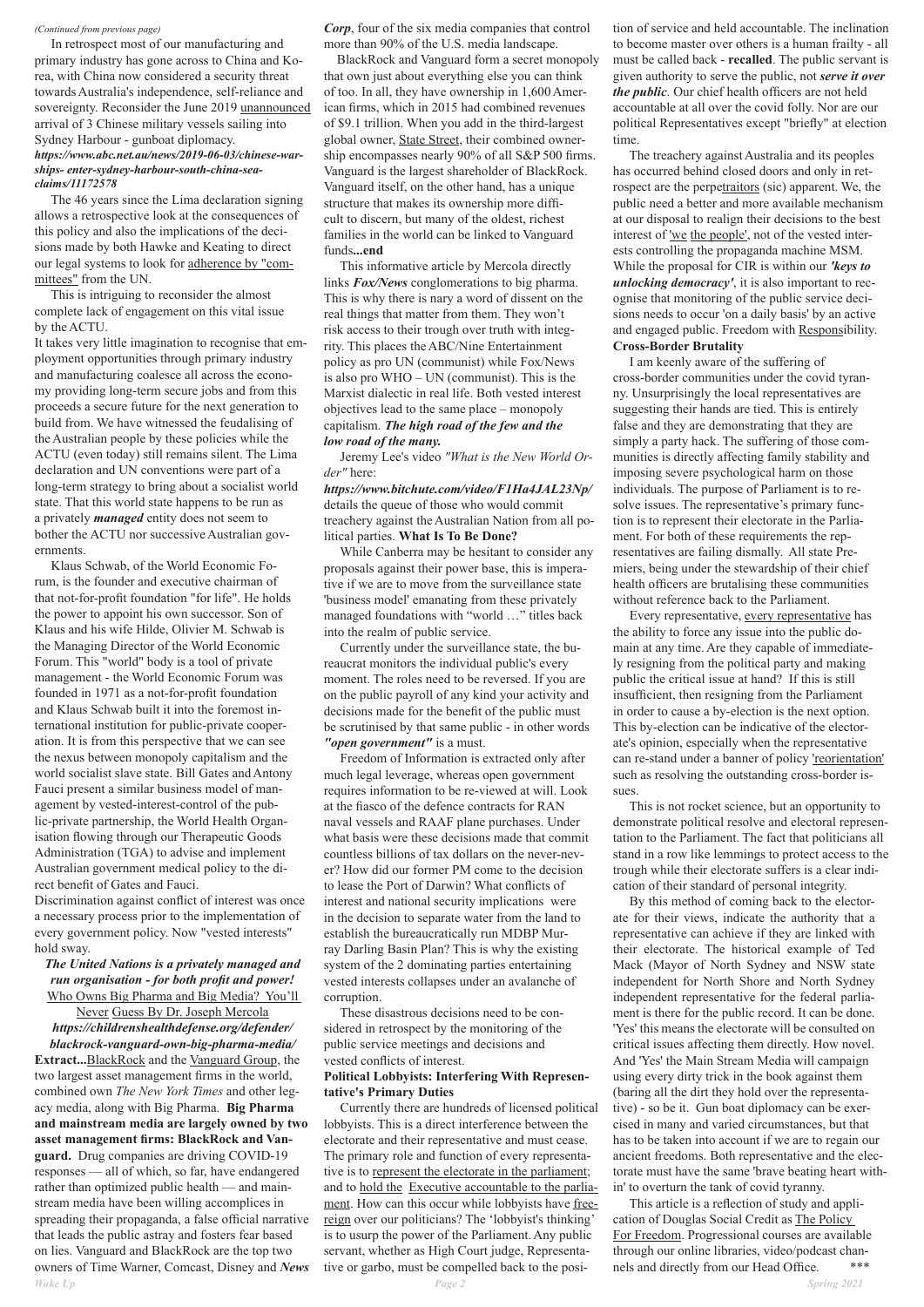# **AUSTRALIA: DEBT DRIVEN GLOBALISM by Jeremy Lee 2008**

*https://www.globalresearch.ca/australia-debt-driven-globalism/10772*

*"We have before us the greatest question that has yet been submitted for our consideration. It involves Australia's national supremacy in finance, and the peace, good government and prosperity of generations yet unborn…."*

— King O'Malley M.H.R. speaking on the need for the Commonwealth Bank as a 'peoples' bank', House of Representatives, Sept. 1909.

*"I believe that banking institutions are more dangerous to our liberties than standing armies. If the American people ever allow private banks to control the issue of their currency, first by inflation, then by deflation, the banks and corporations that will grow up round the banks will deprive the people of all property until their children will wake up homeless on the continent their fathers conquered.…"* 

—Thomas Jefferson, 1802

The Prime Minister of the UK, Mr. Gordon Brown, in an article in the *Washington Pos*t, (Friday October 17, 2008) advocated that "The Financial Crisis is also an Opportunity to Create new Rules for Our Global Economy." **There it is! Now out in the open!**

President Bush's swan song in mid-November will be to host a Global Conference (150 nations) to establish a World Money System! There'll be plenty of dire warnings about the consequences if we fail to take this last chance for humanity!

## **WHICH WAY FOR RUDD?**

 Prime Minister Rudd, and his Treasurer Wayne Swan, will naturally be there. Statements they have made so far indicate that they also favour a globally-enforced solution; but perhaps this is being unfair. Surely they are aware of the prolonged and dramatic history of their own party – the A.L.P. – in seeking to defend Australia's financial and economic sovereignty? Would the same Party which founded the Commonwealth Bank after Federation end up sacrificing our Nation's sovereignty to a New World Order 100 years later?

## **FISHER SETS THE SCENE**

 The Fisher Labor Government in 1910, at the instigation of Tasmanian Member King O'Malley, founded the Commonwealth as a "peoples' bank". Almost immediately it showed its value and potential. Among other items, it funded expenditure on World War I to the tune of \$700 million at an interest rate of five-eights of one percent! Sir Dennison Miller, the single Director of the Bank, claimed shortly after the war that his bank had the capacity, not only to finance the war all over again had it been needed, but that it could save Australia untold millions in peacetime projects as well.

As King O'Malley had foretold, the need for

foreign borrowing and compounding debt had been averted for future generations.

## **THE 'BANKSTERS' MOVE IN**

 By 1924 disaster struck! A young Dennison Miller unexpectedly died. A federal election saw Lord Bruce, a London banker, become a Liberal Prime Minister.

 The Commonwealth Bank was put under a Board selected from the private world of finance, and was increasingly crippled from there on. The Great Depression, which struck five years later, could have been averted had the Commonwealth still been a "peoples' bank". There were no physical shortages in Australia. The causes were financial, as they are now.

## **MANY REMEMBER …**

 Five years (later-ed) the Depression started, with untold misery and unemployment up to 27 per cent at one point, a young Labor candidate stood for Fremantle in the federal election – John Curtin. A traditional Labor man, he was destined to become a great wartime leader. Curtin's election platform was to return the Commonwealth Bank to its original position – as the "peoples' bank". His platform said:

"…Legislation will be passed restoring the management to a Governor of the Bank, as was originally the case when it was established by the Fisher government. Outside control by private interests will thus be removed and the bank will function in the public interest only. The progress made under Sir Dennison Miller, without interference by directors from outside, justifies the restoration of similar control…. The main purpose of securing national control of banking and credit is to utilize the credit of the nation for the benefit of the people …."

## **TURMOIL AND CONFUSION**

 Arguments about the causes of Depression waxed and waned during the thirties. The faulty concept that it was due to "too much money chasing too few goods", gained credence among orthodox economists, resulting in the Premiers' Plan, whereby wages were cut by 10 percent. This increased public misery. Finally, in 1937 a Royal Commission was held into Banking, where it was conceded that the Commonwealth Bank had the constitutional authority to create and lend money on any terms it considered necessary including the waiving of repayments and interest! Had the outbreak of war not occurred a short time later, it is almost certain that genuine reform of the financial system would have occurred. It only remains to say that the Depression disappeared in three days, once unlimited finance was made available for war!

## **THE SUBTLE NEW IDEA**

 As the post-war period of peace occurred a new change overtook the Labor Party. Ben Chifley was the last genuine working Prime Minister. By the time Whitlam came to power in 1972 the Fabian dream of internationalism as outlined by Marx's Socialist International took hold. The remnants of the traditional working man's Labor Party were steadily weeded out. By the time Hawke, and then Keating, came to power the Fabian takeover was all but complete. Keating himself sold the Commonwealth Bank which (traditional-ed) Labor had striven so hard to establish. Its biggest single shareholders – as with the other three of the Big Four – are Listed nominees of New York. Australia's financial policies were shaped far away, in the lavish halls of the International Monetary Fund and the OECD. The creation of credit became a private banking monopoly.

 Only the growth of marvellous technical, industrial and electronic innovation held at bay the final onslaught of 'debt slavery'. It has now caught up with a vengeance.

## **BAILING OUT THE BANKS**

 With scant knowledge of Australia's financial history, and intoxicated with the idea that the New World Order is the only way to go, Australia's politicians are now assuring us that banker-driven globalism is the solution. To reach this solution the perpetrators of the world-wide crisis must be 'bailed out" with the peoples' money, so they can resume their debt-creation business. Once handed over to a New World Order regime there is no turning

back. Australia's national sovereignty is gone forever.

**Surely there must be a few – even one or two – politicians, no matter what party, who will speak out now for Australia's own constitutional authority and integrity; for the people rather than the banks; for our farmers, manufacturers and workers, who have been the grist through the mill.**

## **THE REAL AUSTRALIA**

 The real Australia was described by a World Bank Survey of over 150 nations in 1995 as "the richest per capita nation in the world." But only a portion of the Australian people see that wealth. Ten per cent  $-2$  million people  $-$  live in poverty. Many are now being dispossessed. Debt has robbed the people of what truly belongs to them. Can this be reversed before it is too late?

 The most URGENT task is to prevent our weakkneed Parliament from surrendering to the seduction of the New World Order. If this can be done, we can then examine how to return to Australians the benefits, robbed by the banks, to which they are rightfully due. \*\*\*



# **Douglas Social Credit Training**

**D**ouglas **S**ocial **C**redit is the disciplined science of social engineering measured in terms of human satisfaction.

**DSC** looks for the Truth which governs human associations. **DSC** is found predominantly in the areas of philosophy, politics, constitutionalism, society, economics and finance. **DSC** is concerned in any other discipline which considers the satisfaction of human beings an important factor.

**DSC** Training is available in four semester workpacks, steadily developing the individual's understanding of the **Science of the Social Credit** measured in terms of human satisfaction. Our online training initiatives include:

**1. Social Dynamics Videos and Booklets**  available on our alor.org/ website front page. **2. Introducing Social Credit by Betty Luks**  is built around five modules, as well as Video and Podcast discussions around the Science of the Social Credit.

**3. Intermediate Social Credit by ED Butler**  includes eight written assignments, Video and Podcast discussions around the Science of the Social Credit.

**4. Advanced Social Credit** is conducted with the assistance of experts in this science, included are the historical *'Elements of Social Credit'* by Tudor Jones, *(originally produced by the Social Credit Secretariat)*, two courses including texts, Video and Podcast discussions and other reading material; and on examination to ensure an advanced ability of understanding the Science of Social Credit measured in terms of human satisfaction.

**Contact Head Office to Start your Training Today**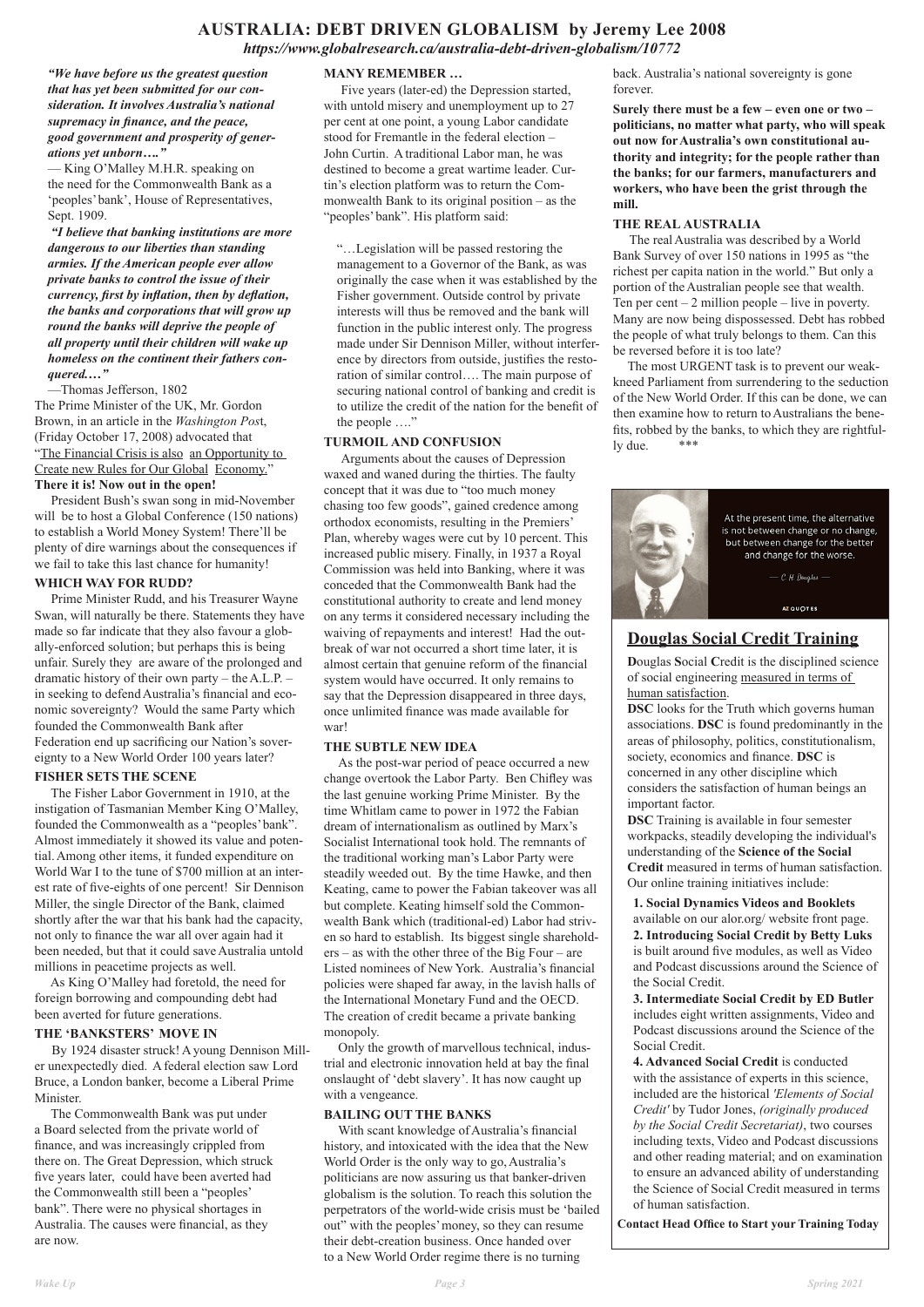In my research on education, the thought processes caused me to conclude that the proper function or purpose of an education is one of "intelligence gathering" for life. Eric Butler would often use the analogy of a jar labelled sugar, filled with a pink crystallised substance. If in fact the substance was sugar, the appearance is correct and should produce minimum side-effects. If incorrectly labelled and the substance happens to be strychnine the side effects will be significant and probably fatal. Corrupted education can have a similar adverse effect toward every discipline we undertake. Knowledge is a power to manage things effectively. Creation 'as it is' a foundational key.

 If I fail to pursue the lessons learnt from the past of the management of my bees, and base my actions solely on my limited experience, the results will be "painfully" less than could be expected (had I pursued the historical repository of other's lessons). I would produce a similar outcome should I be attempting to build a house, or a bridge without consulting the technical knowledge accumulated over generations. If my knowledge, the intelligence-gathering, the foundational information is wrong, then the endeavour probably will not stand.

As a matter of practice across my working lifetime, all juniors were developed under the watchful eye and guidance of seniors, historical specifications, standards, and past precedents – lessons from the past. No doubt this is similar across all disciplines and trades.

We should consider across creation a couple of different methods of gathering information-intelligence.

**Snails**, with their limited eyes on the tips of their top pair of tentacles can sense light and dark. Their lower tentacles are used for smelling and tasting to help find food. Their nerve cell endings, which arise from bipolar and multipolar souls in their epidermis or skin, enable them to feel a sense of touch and pain.

**Snakes** - the snake's tongue is waved about sampling chemical-molecules in the air. These gathered molecules are then transferred to the Jacobson's Organ via the mouth floor. This allows the snake to follow a trail of prey or a potential mate. Snakes also use their lower jaw in contact with the ground to detect vibrations. Some snakes are able to sense wave lengths outside the light spectrum - infrared radiation, being able to perceive body heat. The trigeminal nerve sensing this infrared radiation reaches the brain via the optic tectum, making the image detected by their eyes superpose with the infrared image from their pit organs. Therefore, snakes detect both the visible

light (as we do) and the infrared radiation in a way that is impossible for us to even imagine.

The snail and snake's methods for intelligence gathering, the viability of these differing creatures, is inherent within their biological sense elements. Mankind has five major sense elements: sight, hearing, taste, smell and touch. He is capable of building onto these sense elements. Scientific investigation is a method within the fossil record, ice cores, peat swamps, tree rings, archaeological digs and many other sources. By far the most prolific source of gathering information-intelligence are the written records. The transfer of knowledge from the past, of gathered information-intelligence is historically utilised within our educational institutions and libraries being the foundational seat of knowledge collection.

#### **Education as a Skill For Life**

 Classical Education was modelled under the trivium - grammar, logic and rhetoric:- accurate use of language, judgement, and effective, persuasive debate of countering points of view.

#### **Comprehension**

I have found it is only when writing (of what I am learning), that my knowledge and understanding of the subject-matter improves. Reading comprehension, while 'assessable' in a learning environment, does not greatly "illuminate" those thoughts unless also placed into context in the world around - embodied as McGilchrist describes. The light of discernible knowledge is switched ON when observed in context. If the thought (knowledge) is not placed in context, it remains an abstraction – un-tested in the natural world - creation.

## *Education, especially for elite schools, has always been corrupted*

This comment in last week's *On Target* was not made lightly. In my early teens, having observed first-hand the inculcation of Marxist theory within our educational institutions I grew keenly aware of the power exercised by the injection of this foreign ideology into education.

 Transferring thoughts one to another through language (spoken-heard, written-read) has the ability to effectively communicate provided the words are comprehended consistently. What is communicated could become unclear and incoherent if language is corrupted.

 Grammar as the discipline for language, optimises forms of communication so a thought is correctly expressed, transferred and comprehended - understood. Any confusion on the meaning of words stunts or limits meaningful communication – intelligence-gathering.

#### **Self Education**

Without my later-years of re-education, I would never have learnt from the theological writer Dorothy Sayers, nor Etymology from Owen Barfield, or Psychology from Ian McGilchrist, or about William Blake but for Roderick Tweedy. Each writer has presented their understanding as part of our rich and varied cultural inheritance. They are not even the tip of the iceberg of knowledge, but they are all leaders in their chosen field of knowledge, transferring wisdom for posterity. CH Douglas presented a novel (original) point of view encompassing all of life, not only economics, philosophy and theology, but automated industrial-production, conservation and (history's confused record of), the financial system.

*The love of money is the root of all types of evil*

### **Theology as the Senior Science**

 Each discipline stems from a foundational philosophy – what we actually believe as the ultimate truth. Maths uses measurement to manipulate the natural world. But whose world? If the philosophy of maths is just 'man as the highest being' then it becomes fair game to go your hardest. Watching the military parades by China and Russia, I can't help but acknowledge their philosophy is one of power. Man is the highest being and survival of the fittest their motto. Their industry and cultural pursuits are directed towards this end objective of greater power. If man can conceive it in his mind (abstraction), it must be so. Big is everything: big government, dams, ICBMs, ships, aircraft, buildings, military. As long as it is big, but for what lasting benefit? What could possibly go wrong? We are now capable of destroying ourselves and the world around us. What has our (Australian) cultural philosophy now become? It has not always been so.

## **Propaganda**

Edward Bernays was a relatively modern purveyor of propaganda as was Joseph Goebbels, but

the craft of propaganda goes back centuries, if not millennia. How do you get "whiter than white"? An advertising campaign presented that case *ad infinitum* until shoppers were compelled to buy their product. Was the statement true - of course not - that advertising caused an acceptance of a "nonsense thought" as we yielded.

What is (natural) immunity? We all know the thought, but what does it really mean from the historical record? If that question is answered as truth, then other thoughts can more readily be gone after. If you do an internet search on this question, you will be directed to almost anything except the correct answer. Such is the menace of modern propaganda and censorship tools.

## *I quite often use a thesaurus and dictionary to clarify a "word thought"*

**natural immunity:** The ability to resist infection that does not depend on prior experience of the invading organism and the resultant production of antibodies or amendment or selection of lymphocytes. Natural immunity is a general and non-specific resistance to infection possessed by all healthy individuals. Also known as natural resistance.

*Collins Dictionary of Medicine © Robert M. Youngson 2004, 2005*

**natural immunity:** immunity due to the possession of suitable genetic characteristics rather than immunity produced in response to a vaccine or serum.

#### *Collins Dictionary of Biology, 3rd ed. © W. G. Hale, V. A. Saunders, J. P. Margham 2005*

A positive test result for any virus will show that the presence of 'that virus' is being, or has been processed naturally by the body's immune system. Reinforcing the body's natural immune system utilising readily available methods: plenty of green vegetables, garlic, fruit, regular exercise, fresh air, sunshine and plenty of clean water.

Propaganda presents the case that you require man's direct intervention: an mRNA injection with a booster every 12 month and recurring PCR tests. This is the marketing strategy of a product for sale. Vested interests stand to make trillions from mRNA injections, PCR tests and masks. Further, the collapse of the economy, all the resources of the world will fall into their waiting hands.

#### **Computer Models as Propaganda**

Computer generated "models" were used to predict unprecedented global warming, yet our sense-perceptions show it to be of no real consequence. Al Gore, of impending climate catastrophe fame, after going around the world predicting catastrophic sea level rises, purchased a multi-million-dollar property on the seashore - a purveyor of fear porn. I lie, I lie, I lie! The Y2K Millennia bug was a similar marketing campaign predicting planes falling from the sky and other catastrophic

consequences, and yet we entered the new millennium with no significant computer events. A marketing campaign to upgrade computer software.

## **We Are At War**

In the *Art of War,* Sun Tzu *5th Century BC* records how counter-intelligence is paramount for the successful execution of war. Marxist-Leninism uses this same strategy. Aleksandr Solzhenitsyn, Yuri Bezmenov, Anatoliy Golitsyn and Whittaker Chambers all bear witness to the subversion of our educational institutions by Marxist revolutionaries. Our cultural inheritance (intelligence-gathering) has been subverted by foreign powers and also some who dwell amongst us. But that is not all. While Marxists are invited into the host nation by those committing treachery, there is another band of counter-intelligence altogether to consider.

*(Continued next page)*

# **HAD I NOT READ DOUGLAS... by Arnis Luks**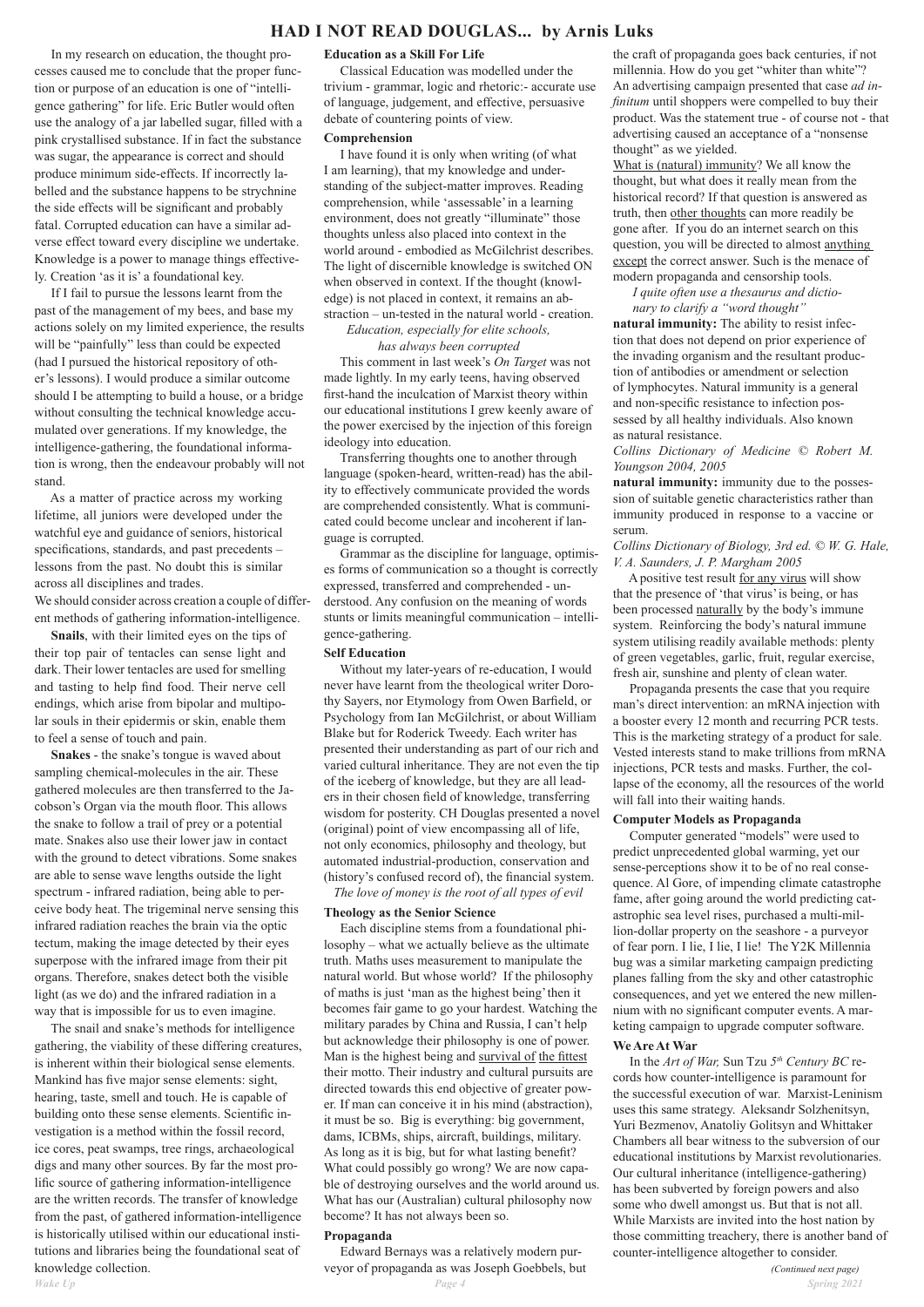#### *(Continued from previous page)*

Sun Tzu on theArt of War https://alor.org/Storage/Library/PDF/Art\_of\_War.pdf

Witness by Whittaker Chambers  $\overline{a}$  itness pdf

AWarning to the West ByAleksandr Solzhenitsyn https://alor.org/Storage/Library/Solzhenitsyn%20I%20-%20Warning%20to%20 West.htm Yuri Bezmenov wrote "Love Letter ToAmerica" https://alor.org/Storage/Library/PDF/Bezmenov\_Y-Love\_Letter\_To\_America.pdf

The Perestroika Deception ByAnatoliy Golitsyn https://alor.org/Storage/Library/PDF/GOLITSYN%20A-Perestroika\_Deception\_(1998). pdf

#### **If we don't learn (from) the 'lessons' of history, we are bound to repeat them.**

Today our most dominant source of gathering information-intelligence comes from the mainstream media, whether it be the pulpit, TV, radio, print or social media. Should these informational sources be manipulated for other purposes, mankind can readily be lead astray. **The Monopolist**  John D. Rockefeller Snr's venture into the orient established mercantile and educational institutions simultaneously in China 1913. Thus came the reorientation of that ancient culture and their traditional wisdom. Similar, the Johns Hopkins University holds over emerging 'advocates and standard-bearers' across USA and world.

 *Johns Hopkins University (Johns Hopkins, Hopkins, or JHU) is a private research university in Baltimore, Maryland. Founded in 1876, the university was named for its first benefactor, the American entrepreneur and philanthropist Johns Hopkins. The London School of Economics and Political Science is similar.*

Intelligence gathering for life - passing on the accumulated wisdom using thought transfer within the discipline of grammar - written-read, spoken-heard, comprehended-understood providing it is fit for purpose.

 *The PUMC Peking Union Medical College Hospital was founded in 1906. The American Board of Commissioners for Foreign Missions, the Board of Foreign Missions of the Presbyterian Church in the U.S.A., the London Missionary Society, and later, the Board of Foreign Missions of the Methodist Episcopal Church, the Society for the Propagation of the Gospel, and the Medical Missionary Association of London, together with the then-Chinese government cooperated in the foundation and development of the Medical College and maintained it until 1915.*

 *The Rockefeller Foundation was established in 1913 and in 1913-1914 the newly formed Foundation created a Commission, including Dr. Franklin C. McLean, to examine medical education in China. One of its recommendations was that the Foundation - through a subsidiary organization - should assume financial responsibility for the college PUMC.*

 *On July 1 1915, the recently established China Medical Board assumed full support of the Union Medical College, having previously acquired the property. The commission's members had included both William Welch, the first Dean of the Johns Hopkins Medical School, and Simon Flexner.*

 *The China Medical Board modelled the school after Johns Hopkins University School* 

*of Medicine following the recommendations of the Flexner Report, which set the foundation of*  *modern Medical Education in the United States and Canada. The PUMC was reorganized in 1917 and celebrated its 90th anniversary with a ceremony attended by the President of Johns Hopkins University, the Chair of the China Medical Board and representatives of the Rockefeller family and Rockefeller Brothers Fund.*

*John Black Grant, M.D., M.P.H. was a founding faculty member of PUMC and served from 1921 to 1938 as Professor and Chair of its Department of Public Health. Dr. Grant is the father of James P. Grant, the third executive director of UNICEF.*

#### **What is the primary purpose of education?**

**Alfred the Great 849 – 899 AD** saw this fundamental value - of central importance, and went on to establish education, learning and the written-record. Knowledge was inherited intelligence for his people.

 *Alfred, the fifth and youngest son of King Ethelwulf, was born in 849. At the age of four he was taken to Rome to be confirmed by Pope Leo IV. In 871 he succeeded Ethelred I as King of England when Viking invaders were occupying the north and east of England and Wessex was under attack. In 878 the Danish army led by Guthrum forced Alfred into hiding in the marshes of Athelney in Somerset. Alfred's counter-offensive produced a victory at Edington, Wiltshire, in 878. Under the terms of the Treaty of Wedmore, Guthrum agreed to withdraw to East Anglia. Alfred accepted the Danes as rulers of East Anglia and much of Mercia.*

> *https://www.thegatewaypundit.com/2021/07/world-economic-forums-concept-2021-deals-attacks-supply-chains-ironically- sponsored-part-two-russian-banks/* Further reading: The Event 201 Scenario :

 *Alfred repelled another invasion in 885 and the following year captured London. To combat further invasions, Alfred reorganized the fyrd (militia), created a ring of fortified strongholds around his kingdom, and built a fleet to reinforce his defences. This gave him the reputation of being the father of the English Navy. Alfred also promoted education and learning and encouraged the production of the Anglo-Saxon Chronicle. He personally translated Latin books into Anglo-Saxon; including the works of Gregory the Great, Bede and Orosius. Alfred died in October, 899, and was buried in Winchester.*

Alfred saw education as fundamental for the stability of his Kingdom. Why do we moderns tolerate infusion of corruption in the disciplines of learning (intelligence- gathering) that directly affects our national stability?

#### **Deciphering Truth**

As a new work-practice, I have cancelled all the MSM subscriptions. I continue to scan through the headlines daily to develop a sense of what the

propaganda is about, but from there I move into research (to consider the validity of their marketing) to produce a counterpoint and an overview – decipher truth from all the confusion and look for the philosophy behind the propaganda. It is from this re-search I find truth and not being drawn into the mesmerising hypnotic gaze of what the MSM present - Initial lockdown, Financial support, PCR results, Computer projections, PCR results, More lockdowns, No financial support, PCR results, mRNA injections, PCR results, more injections, Economic collapse, PCR results, Vaccine Passports, PCR results, Supply chain collapse!! Nothing there from the historical record of managing personal health and naturally derived immunity.

While building an intelligence case, I find within this re-education, our ancients, generally speaking, dealt with most of the 'modern' issues we are experiencing. There is no quick and easy solution to work these issues through to conclusion, but plenty of answers if you look - seek.

The intent behind the reams of MSM propaganda becomes more obvious as I took that step away from the emphasised points to something of "how will this policy affect the individual?" What will it mean "embodied" – as the rubber hits the road so to speak? Will it provide increased freedoms, or will freedoms be sacrificed for the sake of control and security? Are we to choose freedom with responsibility in a moral environment? (they are not mutually-exclusive and so must be held in equilibrium) Or are we to choose security over freedoms? (security is found in a prison cell at the price of lost freedoms)

#### **Home Schooling**

Another facet (face) to this issue of re-search is regarding alternatives to the public education system. My three boys were educated for 7 years at home utilising ACE curricula. It was 'biased' but brilliant. Overall, the knowledge imparted was well worth the effort of working two jobs: work and home schooling. It kept us close and open to each other's searching thoughts.

 In the discipline of Modern Australian History, I cannot recommend enough the writers (in no particular order) Alan Frost, Geoffrey Blainey, Keith Windschuttle, Eric Butler and Jeremy Lee. Their works are my proud treasure trove of our richly diverse cultural history.

Council libraries carry most of their invaluable titles, or in our own diverse online libraries and bookstores. At times, an intuitive spark will lead me to the source that counts - 'thoughts I would never have' come to me.

### *From whence it come? Philosophy answers*

This article is a reflection of study and application of Douglas Social Credit as The Policy For Freedom. Progressional courses are avail-

able through our online libraries, video/podcast channels and directly from our Head Office. \*\*\*

# **ARE "THEY" TELLING US WHAT THE NEXT DIRE CATASTROPHE IS GOING TO BE?**

## **World Economic Forum's 'Concept 2021' Deals with Attacks to Supply Chains**

In 2019 the World Economic Forum held a simulation about reactions to a world pandemic sponsored by Bill Gates. This year 'Concept 2021' focuses on Internet supply chain failures.

*In 2019 Bill Gates and Company held an exercise known as "Event 201". It was put together only a few months before COVID-19 hit the United States.* "Cyber Polygon" is a unique cybersecurity event that combines the world's largest technical training exercise for corporate teams and an online conference featuring senior officials from international organisations and leading corporations. The 2021 conference discusses the key risks of digitalisation and best practice for the secure development of digital (crypto-ed) ecosystems.

 The 2021 technical exercise builds and tests the skills needed to protect our industries, centering on a targeted supply-chain attack.

## *https://www. centerforhealthsecurity.org/event201/scenario.html*

Event 201 simulates an outbreak of a novel zoonotic coronavirus transmitted from bats to pigs to people that eventually becomes efficiently transmissible from person to person, leading to a severe pandemic. The pathogen and the disease it causes are modelled largely on SARS, but it is more transmissible in the community setting by people with mild symptoms. Since the whole human population is susceptible, during the initial months of the pandemic, the cumulative number of cases increases exponentially, doubling every week. And as the cases and deaths accumulate, the economic and societal consequences become increasingly severe. \*\*\*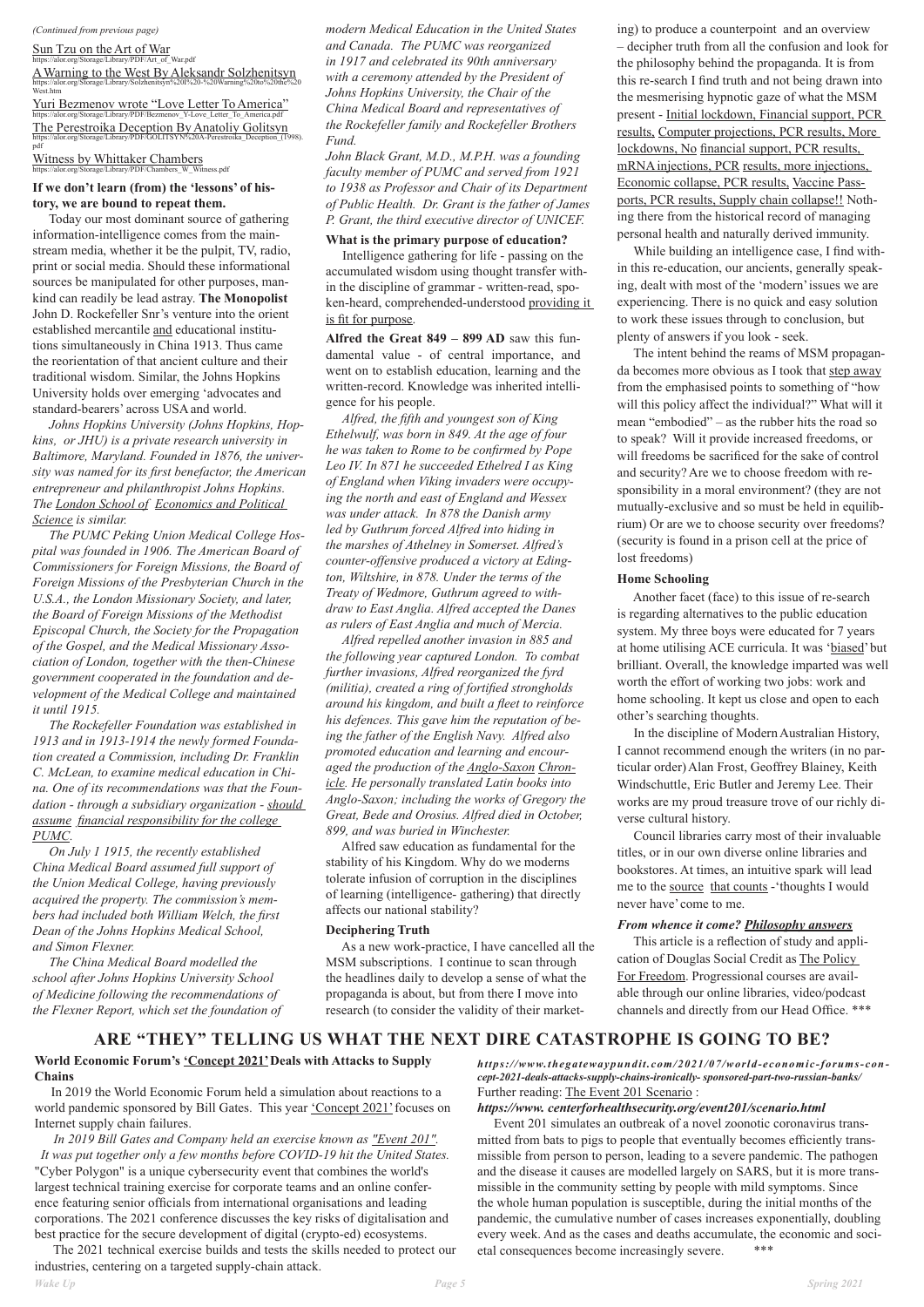## **POLITICAL SERVICE MOVEMENT by Arnis Luks**

 In my research for this week I've listened again to calls for a new political party. Last week I mentioned that Popup Political Parties are essentially a problem child. The history of political parties is one of intrigue to the point of outright corruption. DJ Amos in*"The Story of the Commonwealth Bank"*, we read of the pursuit of independence and self-reliance for Federated Australia by the then 1911 Labor government with the introduction of the "People's Bank", the CBA being quickly subverted by the 1923-25 conservative Bruce-Page government. This corruption and political intrigue has occurred within the political parties in Australia since Federation.

In the light, (of their self destruction by the rejection of conservative members from within the South Australian Liberal Party), policy-outcomes of the Conservatives directionally have nearly always headed towards centralism which becomes more obvious with every passing day. Have the conservatives always been centralist and subverted the benefit of the common man?

 My experience is yes, and I have yet to see different. The only real news about this issue within the SA conservative party is that it has achieved some level of Main Stream Media discussion and vulnerability. Labor is no better and has repeatedly had bouts of internal factional conflict for ideological policy direction towards the socialist international and world government. They all do it and it is a matter of who controls their power-base within what essentially are criminal organisations.

You cannot say that the current state of play for our existing democracy is working particularly well. It is working quite poorly and representational democracy is really just a pipe dream. Again, the political party mechanism has been subverting the Constitution of Australia since Federation, as it is designed to.

With the almost complete domination of Main Stream Media ownership by centralist advocates, introduced or allowed to continue by both major parties, the question becomes "what could be an effective and lasting political response to restore our ancient freedoms?"

Many times I have brought up the potential political mechanism of CIR - citizens initiative, referenda and recall. There is quite a distance between where we currently are and where we need to be to implement such a Constitutional political mechanism. CIR will never work well without an informed and active electorate to hold the political corruption at bay. This distance of where we are and a possible political objective requires a novel solution from a position of political service. **Political Service Movement**

# In considering this problem of the historical corruption within political parties, I was compelled to look further at the possibility of a 'political service

movement' to assist the electorate/s to achieve their desired results. I need to qualify the "desired results" to state unequivocally that those results need to be clearly understood and considered in the light of "how will the results-achieved affect the individual?" Mob rule for the majority is no answer. The Mob called for the crucifixion of the Christ.

*… Brisbane has almost 40 per cent of its population living in areas where there are less than 20 people per hectare. Melbourne has 32 per cent and Sydney 22 per cent. In Canada's comparable cities of Vancouver and Montreal, only 15 per cent of the population live in areas where there are less than 20 people per hectare. ...A report by the Centre for International Economics for the HIA estimates that regulatory and tax costs make up 50 per cent of the cost of a new house and land package in a greenfield estate in Sydney, 37 per cent in Melbourne, 32 per cent in Brisbane, 33 per cent in Perth and 29 per cent in Adelaide.* What is not discussed in this and many other articles is that overseas entities have been encouraged to buy up property in Australia for renting back to Australians.

## **An Exercise of Sufficiency**

I recently entered into a discussion in regard to the NSW Riverina and SA Fleurieu Peninsula's competing needs for a sufficiency of affordable, reliable and sustainable water, power, fuel and finance. These four inflationary causing utilities feed directly into 'costs' for the producers, so affects the consumers in final 'prices'. By achieving a sufficiency for all producers, this should theoretically flow on towards the benefit of the consumers in the form of lower prices. Unless of

course, if a producer happens to be a monopolist without real competition who simply absorbs the financial benefit without a flow on effect.

 Afford-ability of these utilities for the direct benefit to the individual Australian Consumer must be the end objective. A secondary benefit would be the reduced sale prices for overseas markets.

 A third and equal benefit of the reduced utilities costs would be the opportunity of the producer to maintain the vitality of their soil health to improve the food quality.

#### **Consumer Price Discount**

This is where the genius of CH Douglas comes to the fore and builds on from the lowering of utility prices as discussed. Douglas's proposal for the Consumer Price Discount at the point-of-sale (as was done in WWII in the form of a price discount for basic necessities) would achieve its legitimate purpose of further lowering prices for the individual consumer. Whereas *ex gratis* payments directed to the producer could be absorbed without benefit or flow on, which is exactly what occurred during the COVID lockdown with large corporations simply absorbing windfall subsidies for improvements to their bottom line without any flow on in reduced prices.

This theoretical exercise of a sufficiency of affordable, reliable and sustainable water, power, fuel and finance, has a directional outcome. Genuine competition within Free Enterprise is superior to subsidised Monopoly Capitalism, being for the direct benefit of the individual consumer without affecting the producer, by the lowering of prices.

> Issues that are local are managed locally. What a novel idea. \*\*\*

It also reinforces to my way of thinking, that control of the 'means of production' will also not resolve the issue of sufficiency, but access to the Consumer Price Discount from new credits which gives increasing access to the fruits of production, goes in some way to resolve this need, and assists to liquidate costs of those utilities associated with production via prices.

#### **A Sufficiency Of Housing**

#### The real reason house prices keep rising *https://www.afr.com/property/residential/the-real-reasonhouse-prices-keep-rising-20210615-p5819s*

*National dwelling prices climbed 10.6 per cent over the past year and price increases were particularly strong in the last few months, according to property data firm CoreLogic. The median dwelling value –* 

*which includes houses and apartments –* 

*in May was \$970,355 in Sydney, \$746,573 in Canberra, \$740,562 in Melbourne,*

*\$574,572 in Brisbane, \$574,543 in Hobart, \$521,688 in Perth, \$500,881 in Adelaide and \$478,072 in Darwin. In Sydney, the median house price has passed \$1.3 million, property website Domain says.*

 This process of monopolisation of real property is similar in policy design and intent to the disastrous policy of water being separated from land within the Murray Darling Basin and Murrumbidgee Irrigation Areas. This water monopolising intervention did not achieve any benefit for the individual irrigators, nor the consuming public by the lowering of prices, but only the monopolist, observing that the former merchant banker Malcolm Turnbull was instrumental in the design and implementation of this unconstitutional monopolising instrument. The four utilities: water, power, fuel and finance have all been allowed to be monopolised by successive governments of all persuasions, essentially feudalising Australians.

#### **Alternative Media**

A Political Service Movement is the greatest opportunity available for any enterprising Australians who wish to take up their cross (duty) for freedom.

 Devolving these four areas of monopoly plus offering a genuine alternative-media, to decentralise and ensure real sufficiency by competing free enterprise would benefit all Australians, not just the elite. The fruit of this decentralising initiative, is that these utilities belong to all Australians equally as their cultural inheritance and should be reflected in reduced prices for all Australian consumers, without affecting producer incomes.

'Still in chains': playing the welfare card leaves a town divided

*https://www.theaustralian.com.au/weekend-australian-magazine/ ceduna-remains-divided-over-cashless-welfare-card/ news-story/23 bdaa5176ddc6ffc01934a1655c9317*

Five years after the cashless welfare card was introduced to several communities around Australia, the results are still not clear as to any lasting benefit against gross drug, alcohol and gambling addiction. The principal of Big Brother overseeing your personal spending habits is not fit for purpose. Gross drug and alcohol addiction is not isolated to any community, race or culture. Having criss-crossed Australia several times, I have seen first hand problems in many communities, including the big cities. While several years ago, the government intervention into the problem of petrol sniffing was warranted and predominantly resolved by chemically altering the vapour pressure of petrol so that the vapour-drug was no longer available, it did not in the long term reduce the erosion of cultural and spiritual vitality. There are still significant community issues to be resolved.

Making the news recently were the seized imports of massive amounts of cocaine, showing that again there is little political resolve to reduce the level of drug dependency causing a severe weakening of our cultural vitality. This supply chain may have been interrupted, but another will quickly take its place. The two Chinese Opium Wars were historical indicators of gunboat diplomacy, where both the Dutch East Indies Company and the British East Indies Company combined their private-forces to overpower the Chinese leadership's attempt to protect their own society from this drug of dependency. Big business and drugs go together. The invasion into Afghanistan did not slow the production of opium. It is a militarily protected and exploited crop. The problem of drug dependency within every community, with many potential solutions, comes down to political and individual will. Taking the lead on this issue are several aboriginal communities who have outlawed drugs, alcohol, pornoraphy and gambling from their communities. It always comes down to the individuals taking the initiative against a problem.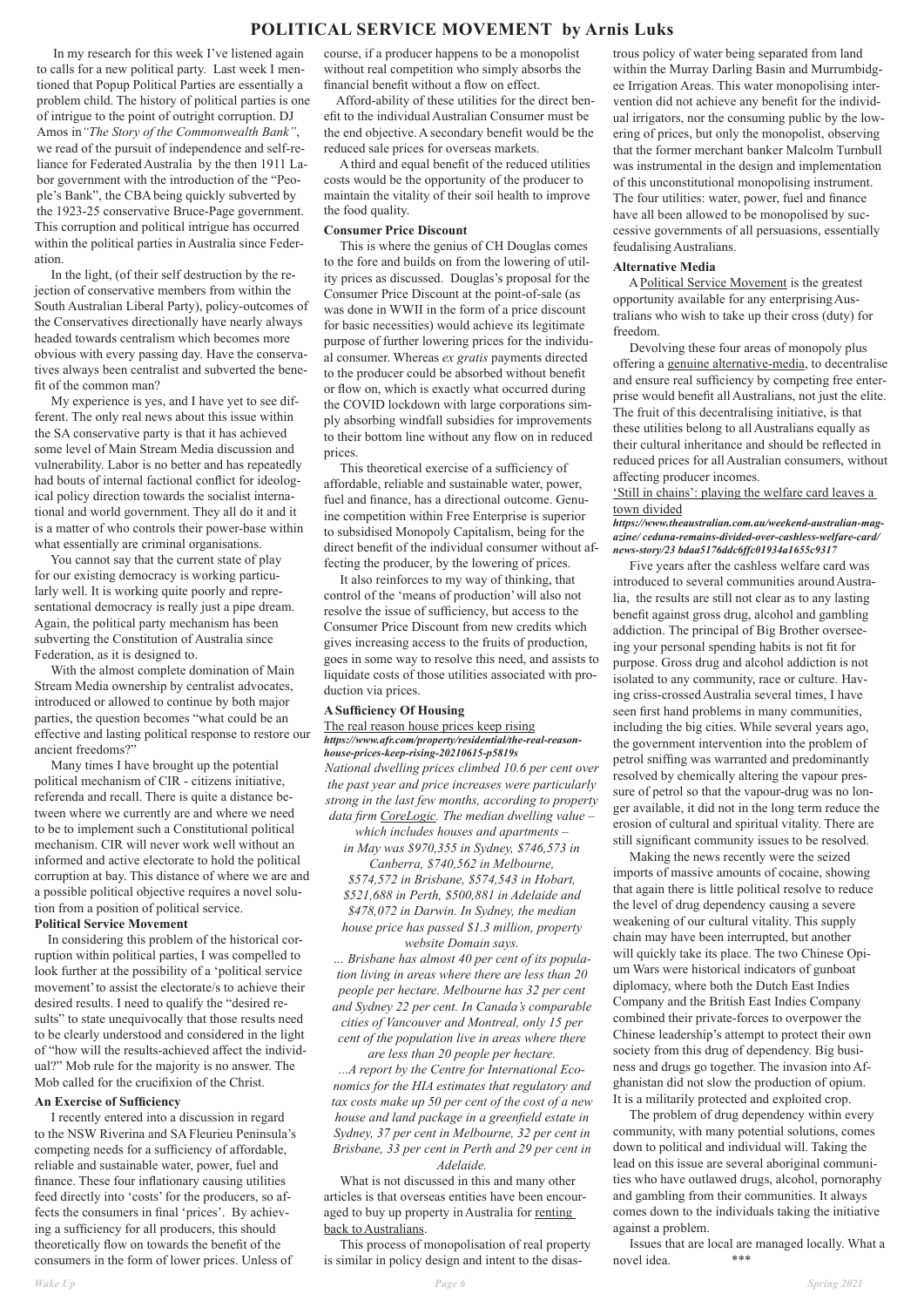# **GOVERNMENT MISUSE OF EMERGENCY POWERS TO CALL HEALTHY PEOPLE A CASE OF DISEASE by Judy Wilyman PhD**

#### **https://www.vaccinationdecisions.net/the-definition-of-a-pandemic-and-government-misuse-of-emergency-powers/**

On 11th March 2020, the World Health Organisation (WHO) declared a global public health emergency based on a definition of a 'pandemic' that had been changed in May 2009. This new definition removed the necessity to show the severity of the disease to the population in all countries.

The original definition that had been used for many decades included the need for a new virus to be causing "enormous numbers of deaths and illnesses worldwide" before a pandemic could be declared. However, in 2009 this phrase was removed and replaced with "an increase in 'cases' of a disease" [1]. This is significant because 'cases' of infectious diseases after 1950 did not indicate the risk of a disease to the population [2].

The improvements in public health infrastructure and nutrition by 1950 resulted in 99% of cases of infectious diseases being mild or asymptomatic (sub-clinical infections). These cases are not serious, and the infection results in long-term immunity for the individual. This resulted in the herd immunity that controlled these diseases by 1950 in all developed countries. If the WHO had not changed the definition in 2009 to be based solely on cases of disease, they could never have declared a global public health emergency for a flu-like illness in March 2020. Here are the two definitions:

#### **For Decades Prior to May 2009:**

"An influenza pandemic may occur when a new influenza virus appears against which the human population has no immunity resulting in epidemics worldwide with enormous numbers of deaths and illness".

#### **After May 2009:**

"An epidemic occurs when there are more cases of that disease than normal. A pandemic is a worldwide epidemic of a disease…." Whilst the definition also

stipulates that this should be "a virus, to which the human population has no immunity", the important point is that there must be real data (not predictive modelling) showing that the virus is a serious risk to human health in all countries. There was no real data from Australia or many other countries to support this claim of a global pandemic in March 2020.

This change to the definition allowed governments to obtain extra cases of 'disease' by funding hospitals to screen the healthy population. This was done with a PCR test that cannot diagnose disease or risk, and people are being classified as a 'case' of disease if they test positive to this PCR test – even if they do not have any symptoms.

The WHO stated in January 2021 that this PCR test is known to produce 100% false positives if it is used at a cycle threshold (CT) above 35 cycles. There is also a high rate of false positives under 35 cycles. Further, even if the PCR test could accurately identify the Coronavirus 2019 strain, its presence would not indicate that you are at risk for COVID19 disease. There are many outcomes from exposure to a virus – no disease, mild disease or serious disease.

In 2020-21 the Australian government is using this test at a CT of 40-45 cycles. So, the number of cases of this new disease called COVID19, can be reduced simply by:

- 1) Stopping the screening of healthy people with a PCR test that does not diagnose COVID19 disease and
- 2) Using the PCR test at a CT below 25 cycles for people who have disease (flu-like) symptoms.

3) A systematic analysis of the cause of the flulike illness. For example, identify any other of the hundred viruses/bacteria/medications that cause flulike illness (H1N1, rhinoviruses, coronaviruses, flu vaccine or pneumonia bacteria etc) to see if they are also present. It is now documented that the deaths attributed to this new Coronavirus 2019 strain were within the range of a normal flu year in every country, and as coronaviruses cause the common cold, it would be expected that we would have some immunity to this new mutation in 2020.

#### **Question:**

Why is the Australian government continuing to claim that there is a national public health emergency when this claim was based on a change in the definition of a pandemic and the 'cases' of this flu-like illness are healthy people who do not have any symptoms and who do not get hospitalised?

\* Christ said: "Seek ye first the Kingdom of God and His Righteousness" rightness, i.e., right relationships, motives and priorities, "and all these things shall be added unto you" - that is, gained by you. The chaos we see all around us is the direct result of flouting this Canon, the Law of Rightness - the fragmenting of families, the upsurge of drug abuse, the rebellion of youth, the growing social violence, the abandonment of ethical standards, the growing economic instability reflected in increasing taxation, spiralling debt and industrial unrest, and the burgeoning centralisation of power into fewer and fewer hands. It is inherent within this Law that all which conflicts with it will be destroyed. These evils have within them the seeds of their own destruction... (Mr. Iles, the above was compiled over twenty years ago.) \*\*\*

For further information about how the medical profession can create the appearance of an increase in a disease through increased surveillance of the population here is my article titled *'A New Strain of Influenza or a Change in Surveillance?'* written in 2009 to describe the false swine-flu pandemic. *https://www.vaccinationdecisions. net/wp-content/ uploads/2014/02/ACNEM\_Journal\_Dec09.pdf*

Here is a link to the detailed article of the *Flawed Definition of a Pandemic and how an Appearance of a Global Pandemic has been Created in the Media* Reference:

*https://www.vaccinationdecisions.net/wp-content/ uploads/2021/07/The-Flawed-Definitionof-a-Pandemic-R6-Final-210628.pdf*

Ref: **Flynn P. 2010.** *The handling of the H1N1 pandemic: more transparency needed*. Parliamentary Assembly Council of Europe. Social Health and Family affairs committee. United Kingdom.

**Burnet FM. 1952.** *The Pattern of Disease in Childhood*. Australasian Annals of Medicine. 1: 2: pp93-107

**Wilyman J. 2009.** *A new strain of influenza or a change in surveillance?* Australasian College of Environmental and Nutritional Medicine (ACNEM). Vol 28, No 4, Dec 2009. *https://www.vaccinationdecisions.net/wp-content/ uploads/2014/02/ ACNEM\_Journal\_Dec09.pdf \*\*\**

**NOTE TO THE AUSTRALIAN CHRISTIAN LOBBY by Betty Luks**

 It is now nearly sixty years since I first asked myself the question: "If this is communism, (my husband lived under that regime) what is the Christian answer?" As a result I have spent those 60 years seeking answers to the original question.

I am not surprised that the term 'social credit' has been 'hijacked' by the One Worlders. They know, although you may not, that that is the term which was coined 100 years ago by a movement of Christian men set up to come against the earlier push for a world government. But you see, too many Christians at that time were intent on following Karl Marx rather than Jesus Christ. I have selected some notes from an article written over twenty years ago: A society living in fear and terror, such as witnessed under totalitarian and oppressive regimes, rather than living with love, loyalty and trust, etc., will not be able to draw on its social credit. A society dominated by fear and superstition will fail to utilise its potential social credit. Chinese 'Social Credit' is a surveillance system using the carrot and stick approach to keep its citizens under control. There will be many and varied associations within a nation; a nation is a complex association of associations.

 A free society should be unified or fragmented to whatever degree the particular association maximizes satisfaction for its individual members. We need to understand WHY this is so:

Running through the nature of all existing matter, energy and space throughout the Universe there is something we define as 'a governing rule or law'. Greeks referred to it as *Logos*: which has been translated into English as *'Word'*.

 "This 'Word', this 'Logos', has a multiplicity of names: the engineer and the artist refer to it when they say they have something just 'right'. Other people mean the same thing when they talk about absolute truth or reality. We all recognise its existence when we come face to face with it in art or architecture, in poetry or music, or in literature. We may not have given it a 'name' but we know when we have 'seen' it or 'experienced' it. Genuine success accompanies a consistent attempt to discover and conform to this Logos this governing rule or law in all aspects of Life. This is true of every phase of human activity. The reader will recognise the following statement as an engineer's (C.H. Douglas') penetrating elaboration of Christ's command \* :

*"To the extent that Man seeks, finds and obediently adheres to the Canon -- the Law of Rightness governing the Universe -- he will find himself in harmony with Creation and attain 'satisfaction' and 'happiness' in living after which he strives. To the extent Man ignores the Canon or flouts it, he will bring disaster upon himself."* [Canon: from the Greek *Kanan* meaning a straight rod; rule or law; a general rule or principle.]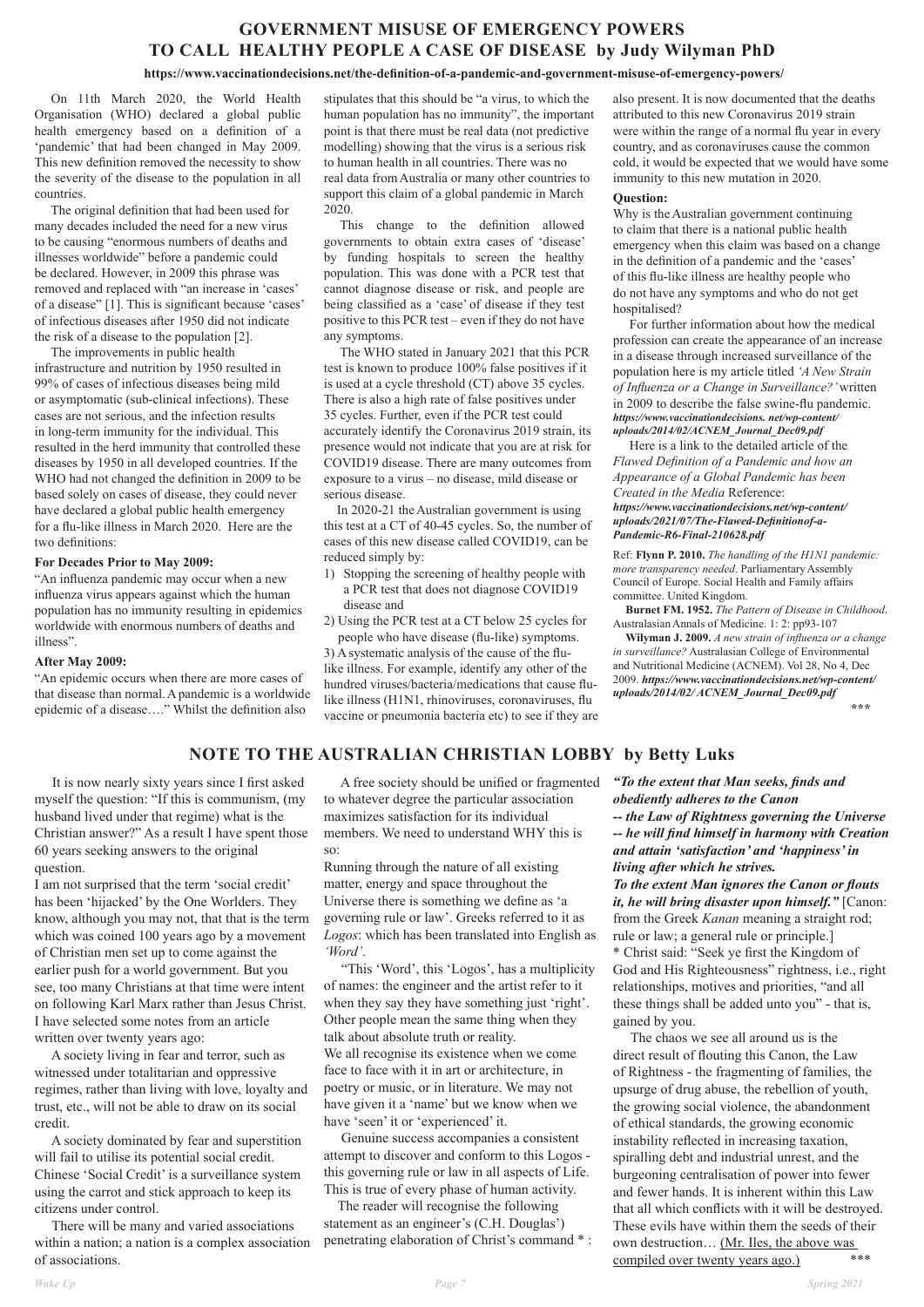## **THE NEW DESPOTISM: IMPLEMENTING WORLD GOVERNMENT POLICY by Arnis Luks**

 In my attempt to understand the rising expression of the policy of eugenics, my research opened a pandora's box of policy initiatives within different committee branches of both the United Nations and the European Union. The structure of both being run by bureaucracy and committee rather than a parliament of differing points of view, with open debate, and a balance of powers across differing but co-dependent branches of government. The representatives who attend are simply place-holders for decisions made elsewhere other than the parliament.

 I've heard it said - "Nature abhors a vacuum". My take on this statement of truth, is that the retreat of Christian thinking from the hallways of political power have allowed other philosophies to storm through, while Christian thought is deliberately brought to bear on issues of little consequence in the periphery of life's major problems.

 Eugenics is the selective disposal of humans to purify a race or racial qualities. Some sources allude to this being limited to birth defects. 1930s through 1940s Germany stands accused of putting in practice this policy to whole peoples. Germany is not alone by a long shot. Eugenics has been practised since recorded history, generally by the victor of a war over the vanquished. We see this expressed with nearly all despot revolutionaries. The atomic bombing of the defeated Japan was unnecessary and simply a blood-lust demonstration of power over the vanquished. Old Testament records affirm similar events. René Girard's "The Scapegoat" presents the deep psychology behind this phenomenon of human sacrifice to restore the well-being of the group. *https://youtu.be/-HS3wD0HNfI* 

 While not all humanists are eugenists, we can see eugenics as a major policy shift emanating in rapidity by nearly all Australian state-governments, sourcing their belief system from Darwinistic-Humanism, with the latest expression in euthanasia of the terminally-infirmed.

#### *https://www.brisbanetimes.com.au/politics/queensland/ queensland-becomes-fifth-australian-state-to-legalise-voluntary-euthanasia-20210914-p58rfr.html*

 The 1972 publication of the report to the private Club of Rome *"Limits to Growth"*, pessimistically argues that we would in future be unable to feed ourselves. The natural world demonstrates that we are nowhere near achieving a food production limit. <5% of our working population are capable of producing sufficient food for all Australians while also being a major food exporting nation. What we may actually be threatened with is a deliberate policy of "supply chain disruption and economic collapse" emanating from public/private institutions and UN initiatives to bring into being the New World Order and Carbon Currency in the form of central bank digital currency CBDC. An entirely un-natural famine-event planned by world powers operating above

all governments.

*https://www.donellameadows.org/wp-content/userfiles/Limits-to-Growth-digital-scan-version.pdf* 

## **The Event 201 Scenario :**

#### *https://www.centerforhealthsecurity.org/event201/*

 The Johns Hopkins Center for Health Security in partnership with the World Economic Forum and the Bill and Melinda Gates Foundation hosted Event 201, a high-level pandemic exercise on October 18, 2019, in New York, NY. The exercise illustrated areas where public/private partnerships will be necessary during the response to a severe pandemic in order to diminish large-scale economic and societal consequences.

 Event 201 simulates an outbreak of a novel zoonotic coronavirus transmitted from bats to pigs to people that eventually becomes efficiently transmissible from person to person, leading to a severe pandemic. The pathogen and the disease it causes are modelled largely on SARS, but it is more transmissible (gain of function-ed) in the community setting by people with mild symptoms...

## **Cyber Polygon to focus on secure development of digital ecosystems :**

## *https://www.sberbank.com/news-and-media/press-releases/ article?newsID=a05b1950-213f-404e-a4c2-a39fbb41a879& blockID=7 &regionID=77&lang=en&type=NEWS*

possible, dominates the rest. The imbecility of the 99.5% is appalling—but after all, what else can you expect?

 The cyberattack simulation, Cyber Polygon, occurred in July 2021. The WEF, Russia's Sberbank, and its cybersecurity subsidiary BIZONE announced in February 21 that a new cyberattack simulation would occur July 9, 2021. The event will simulate a supply-chain cyberattack similar to the SolarWinds attack that would "assess the cyber resilience" of the exercise participants....

 Australia's many capable dry-land farmers are producing sufficient crops to feed many millions more than we ourselves require, and should we choose to exploit our abundant water resources, further sparsely-utilised arid areas could be re-directed toward more intensive food production. Eyre Peninsular in South Australia, (the size of Tasmania), could be directed towards high-density irrigated food production should we choose to harness the massive freshwater overflows from Lake Argyle. The Gordon below Franklin Dam in Tasmania, a listed world heritage area, could also be directed towards a similar purpose, if we were willing. But what of the high court decision and UNESCO you say? Let us take a look at UNESCO as a private/ public partnership and revisit again the humanist policy of eugenics emanating from that organisation.

#### **Purpose and Philosophy of UNESCO**

 Julian Huxley (UK) 1946-1948 was the inaugural director-general of UNESCO. He was brother to fellow 'humanist and eugenist' Aldous Huxley, author of the futuristic utopian novel *'The Brave New World'*. Julian Huxley was Life Fellow of the Eugenics Society from 1925, active on its Council from 1931, its Vice- President 1937-44, and President from 1959-62. He supported the campaigns for voluntary sterilisation legislation in the early 1930s, and for negative eugenic measures against persons carrying the scientific stigma of "mental defect". Julian Huxley straddled science and social action. He saw biology as a means to solve social welfare problems. He consequently built bridges between eugenics and the social sciences by working on behalf of Political and Economic Planning (PEP), of which he was a founder member in 1931. *https://alor.org/Storage/Library/PDF/Huxley\_J-UNESCO\_ Its\_ Purpose\_and\_Its\_Philosophy.pdf*

#### **Humanist Lionel Murphy**

 Former federal Labour attorney general and High Court Justice Lionel Murphy received the inaugural Australian Humanist of the Year award in 1983. In that same year 1983, High Court judges decided 4:3 majority to usurp power from the states, redirect it towards federal government via a radical 'foreign affairs' interpretation overturning our limiting constitution - the highest law in the land - by overriding states rights to govern themselves, and stopping the state project - the Gordon-below-Franklin dam. This novel interpretation of our constitution set the ball rolling to what we now experience as the "Great Reset", the policy of 'World Government'. The Environmentalist movement was also actively opposed to the building of this dam as was the federal Labor party under PM Hawke. Naturalist and Conservationist Harry Butler spoke, (against his own better interests), in favour of building the dam. The 1983 Tasmanian Dam High Court findings, happen to directly benefit UNESCO interests. How convenient. If you make the effort to read the High Court judgement you will find many direct references to UNESCO and agreements with this private / public partnership over vast areas of land and other nation assets

## Gordon-below-Franklin Dam : *http://envlaw.com.au/tasmanian-dam-case/*

 In 2013, UNESCO announced that the collection called: "The Life and Works of (Ernesto) Che Guevara" became part of the Memory of the World Register. Cubans were lined up and summarily executed by this merciless Argentinian Marxist revolutionary Che Guevara and his mercenaries, this 'memory' serving as a direct contradiction to the UNESCO ideals of encouraging peace and universal respect for human rights.

#### **Designing a Brave New World: Eugenics, Politics, and Fiction By Joanne Woiak**

*https://www.jstor.org/stable/10.1525/tph.2007.29.3.105*  extract: Aldous Huxley, (brother of UNESCO Julian), writing shortly after the 1932 publication of *Brave New World*, despaired about the real-world significance of one of his novel's principal themes: About 99.5% of the entire population of the planet are as stupid and philistine . . . as the great masses of the English. The important thing, it seems to me, is not to attack the 99.5% . . . but to try to see that the 0.5% survives, keeps its quality up to the highest possible level, and, if

*1. Aldous Huxley to J. Glyn Roberts, July 19, 1933, L. J. Roberts and J. Glyn Roberts Papers, National Library of Wales. Quoted in David Bradshaw, "Introduction," The Hidden Huxley: Contempt and Compassion for the Masses 1920–36 (London: Faber and Faber, 1994)* 

### **False Narrative to Take the Heat Off 'World Policy'**

 Australian PM Morrison is attempting to divert attention towards a false narrative - somewhat of a threatening and foreboding China, with Australia needing to be defended by a nuclear submarine option. Anything to take the public gaze away from increasing adverse reactions and fatalities from the mRNA injections, (eugenics) and increasing demonstrations of growing public resistance to this 'World' Government Covid Policy' - the Great Reset.

 The previous submarine choice by the Liberal Turnbull government, while certainly a poorly considered decision, the truth of the demise of our national security and loss of primary industry falls heavily onto the shoulders of both major political parties as a consequence of imposing of another 'World Government Policy'. 20 March 1992 On Target Vol 28 No 10 TUGGING THE FORELOCK TO JAPAN - our *On Target* archives record the real but hidden truth of Lima Declaration complicity by successive Australian governments with the deconstruction of our industry and tugging the forelock of the UN and other world bodies that are in fact public/ private foundations issuing 'World Government Policy'. *https://alor.org/Storage/Library/PDF/Lima\_Declaration.pdf*  I was drawn to the "histomap of history" by John B Sparks (online library) to consider the rise and fall of civilisations across the past 4000 years. Histomap of History : *https://alor.org/Storage/Library/PDF/ Sparkes\_JB-Histomap.png*  As we move from one political convulsion to another, looking at this chart shows the time-line of 'civilisational collapse', but not 'how each collapse came about'. We can see the great corruption of our administration and further centralisation of power by all our governments *(Continued next page)*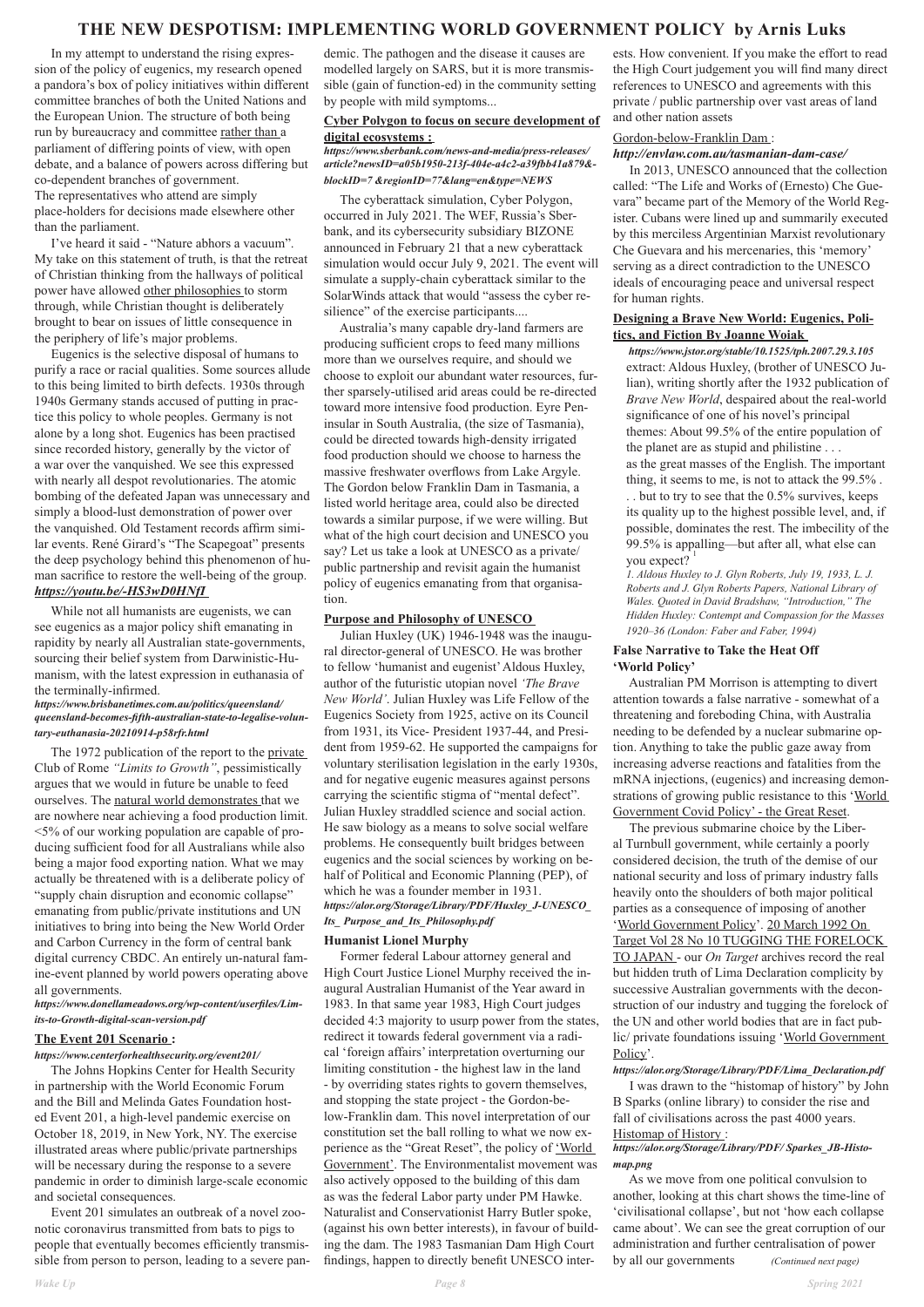*(Continued from previous page)* implementing the root of 'World Government Tyranny'. Should we not consider the rules / laws that hold societies together in the first place? The outcome, rest assured if we fail to put things back into right order, will be the same. We are witnessing man's abstract defiance against the natural order : Darwinistic-Determinism against God.

#### **The World is Upside Down**

 Truth is lies - a medical doctor, in reporting of the adverse side-effects of the experimental mRNA injections, is called to account before the Therapeutic Goods Association TGA.

 Lies is truth - adverse reactions and increasing causal fatalities by the same experimental mRNA injections are actively suppressed from the same Therapeutic Goods Association. The power structure above the TGA is a privately run not-for-profit foundation titled the World Health Organisation, whose policy provides massive profits for individuals such as Bill Gates and Antony Fauci. While this structural template appears capitalistic, it imposes a communistic totalitarian policy across the entire world - the nexus as a new synthesis of both capitalism and communism (dialectical materialism).

#### **Out of Order**

 The role of government has changed across our short Australian political history. While corruption has been ever prevalent within the elites, the roleswitch from servant to master has more readily occurred by the concentration of political power into fewer and fewer hands. That same power, that rightfully belongs to the people to govern themselves by electing and controlling their own representatives, has been usurped with capture of our political parties by a centralised money power.

 Humanism, as espoused by inaugural director-general of UNESCO Julian Huxley and others, promotes rule by the elites and when necessary; euthanasia against those who are 'mentally defective', objecting to this rule. Atheistic communism holds a similar world view.

## **What is the Christian Answer to This Question of : Where Should Political Power Reside?**

 '*Render therefore unto Caesar the things which are Caesar's; and unto God the things that are God's'* is not a simple platitude, but a powerful political pronouncement of natural law, sufficient to establish our limiting constitutionalism in its right order. Our Christian Federal Constitution limited the federal parliament to specific areas (Section 51 heads of power), allowing states to continue to govern themselves as they saw fit, thus allowing individuals in society to render unto God those other things - a functioning federation of interdependent but also independent states under a federal but limited commonwealth constitutional monarchy.

**Begin Here:** Australia's Constitution was modelled after the Christian Trinitarian Godhead of Father, Son and Holy Spirit - dividing power across independent but co-dependent branches of government, (legislative, executive and judicial) and reflected again across each structure of our federated Constitution (Upper House, Lower House and Monarch; and also Federal, State and Local Government). Departure from this harmonious and balancing model demonstrates the current tyranny of Darwinian 'World Government' - survival of the fittest. The Words of Christ and the Athanasian Creed being the establishment point from which any Constitutional review should begin. \*\*\*

 The humanist (amongst others) redirected this limiting power to a communistic organisation managed by other humanists to further their 'World Government Agenda'. Further; Power was transferred from the Australian people towards, as PM Paul Keating once described when referring to our Senate, un-representative swill. PM Keating, along with predecessor PM Hawke, were both instrumental in transferring further political power across to the UN by allowing individual Australians the ability to seek UN deliberation above our own courts a private institution run for their own benefit. These treacherous steps, along with many other disloyal acts were instrumental in erosion of our limiting Constitution.

## **Crossing the Rubicon**

 In order to salvage our nation, our civilisation, we must do something novel, original, by taking us as a civilisation forward while also crossing the Rubicon (the point of which there is no return). We would do well to consider setting clear and understood objectives, perhaps those suggested in the words of CH Douglas:

...First, we have to know how to bring into our consciousness what sort of a world we want, and to realise that we alone can get it, not in detail, but in objective; and I might say at once that there is not one person in this room who is secure in the world that he now has. In my opinion, we want, first of all, security in what we have, freedom of action, thought, and speech, and a more abundant life for all. Every one of these is possible, and every one of them in the present state of progress of the world can be reduced to the possession of more purchasing power, so that it is not too much to say, even though it may sound banal, that the first objective of a democracy should be a national dividend.

A second aspect of the problem has been clarified by the courageous utterance of the Lord Chief Justice, Lord Hewart, in his objections to the encroachments of bureaucracy. If I may restate them – the business of bureaucracy is to get us what we want, not to annoy and hinder us by taking from us by taxation and irritating restrictions those facilities which we otherwise should have.

Thirdly, and most important, we have to obtain control of the forces of the Crown by genuine political democracy...

.....We of the official (Douglas) Social Credit Movement are concentrating upon this problem of devising a (political-ed) mechanism, to enable the individuals who comprise the public to impose their policy on the organisations which have no sound reason for existence other than the will of the people...

*extract from The Tragedy of Human Effort : notes for the address delivered at the Central Hall, Liverpool, on October 30th, 1936. https://alor.org/Storage/Library/PDF/Douglas%20CH%20 -%20The%20Tragedy%20of%20 Human%20Effort.pdf https://alor.org/Storage/Library/PDF/HEWART%20 Lord%20Of%20Bury-The\_New\_ Despotism\_1929.pdf* 

#### **Athanasian Creed**

*Whosoever will be saved, before all things it is necessary that he hold the Catholic Faith. Which Faith except everyone do keep whole and undefiled, without doubt he shall perish everlastingly. And the Catholic Faith is this, that we worship one God in Trinity and Trinity in Unity. Neither confounding the Persons, nor dividing the Substance. For there is one Person of the Father, another of the Son, and another of the Holy Ghost. But the Godhead of the Father, of the Son and of the Holy Ghost is all One, the Glory Equal, the Majesty Co-Eternal. Such as the Father is, such is the Son, and such is the Holy Ghost. The Father Uncreate, the Son Uncreate, and the Holy Ghost Uncreate. The Father Incomprehensible, the Son Incomprehensible, and the Holy Ghost Incomprehensible. The Father Eternal, the Son Eternal, and the Holy Ghost Eternal and yet* 

*they are not Three Eternals but One Eternal. As also there are not Three Uncreated, nor Three Incomprehensibles, but One Uncreated, and One Incomprehensible. So likewise the Father is Almighty, the Son Almighty, and the Holy Ghost Almighty. And yet they are not Three Almighties but One Almighty.* 

*So the Father is God, the Son is God, and the Holy Ghost is God. And yet they are not Three Gods, but One God. So likewise the Father is Lord, the Son Lord, and the Holy Ghost Lord. And yet not Three Lords but One Lord.* 

*For, like as we are compelled by the Christian verity to acknowledge every Person by Himself to be God and Lord, so are we forbidden by the Catholic Religion to say, there be Three Gods or Three Lords. The Father is made of none, neither created, nor begotten. The Son is of the Father alone; not made, nor created, but begotten. The Holy Ghost is of the Father, and of the Son neither made, nor created, nor begotten, but proceeding.* 

*So there is One Father, not Three Fathers; one Son, not Three Sons; One Holy Ghost, not Three Holy Ghosts. And in this Trinity none is afore or after Other, None is greater or less than Another, but the whole Three Persons are Co-eternal together, and Co-equal. So that in all things, as is aforesaid, the Unity in Trinity, and the Trinity in Unity, is to be worshipped. He therefore that will be saved, must thus think of the Trinity.* 

*Furthermore, it is necessary to everlasting Salvation, that he also believe rightly the Incarnation of our Lord Jesus Christ. For the right Faith is, that we believe and confess, that our Lord Jesus Christ, the Son of God, is God and Man.* 

*God, of the substance of the Father, begotten before the worlds; and Man, of the substance of His mother, born into the world. Perfect God and Perfect Man, of a reasonable Soul and human Flesh subsisting. Equal to the Father as touching His Godhead, and inferior to the Father as touching His Manhood. Who, although He be God and Man, yet He is not two, but One Christ. One, not by conversion of the Godhead into Flesh, but by taking of the Manhood into God. One altogether, not by confusion of substance, but by Unity of Person. For as the reasonable soul and flesh is one Man, so God and Man is one Christ. Who suffered for our salvation, descended into Hell, rose again the third day from the dead. He ascended into Heaven, He sitteth on the right hand of the Father, God Almighty, from whence he shall come to judge the quick and the dead. At whose coming all men shall rise again with their bodies, and shall give account for their own works. And they that have done good shall go into life everlasting, and they that have done evil into everlasting fire. This is the Catholic Faith, which except a man believe faithfully and firmly, he cannot be saved.* \**\*\**

**PODCAST & WEBSITE DVDs** Our latest addition to the ongoing work of the League is the inclusion of a Weekly Podcast available for listening or download from **freedompotentials.org**.

Our main website, **alor.org**, as the repository of the Library and Archives, is regularly being added to from publications and historical documents of the Social Credit and Freedom Movements. The online Library is now divided into 5 areas for ease of navigation. The ever expanding website files, available on DVD, placed onto your personal computer with added 'Desktop Search' software, can result in an excellent research facility for equipping the developing actionist. Direct your order for these website DVDs directly to Telephone: 08 8322 8923 **\$50 - posted**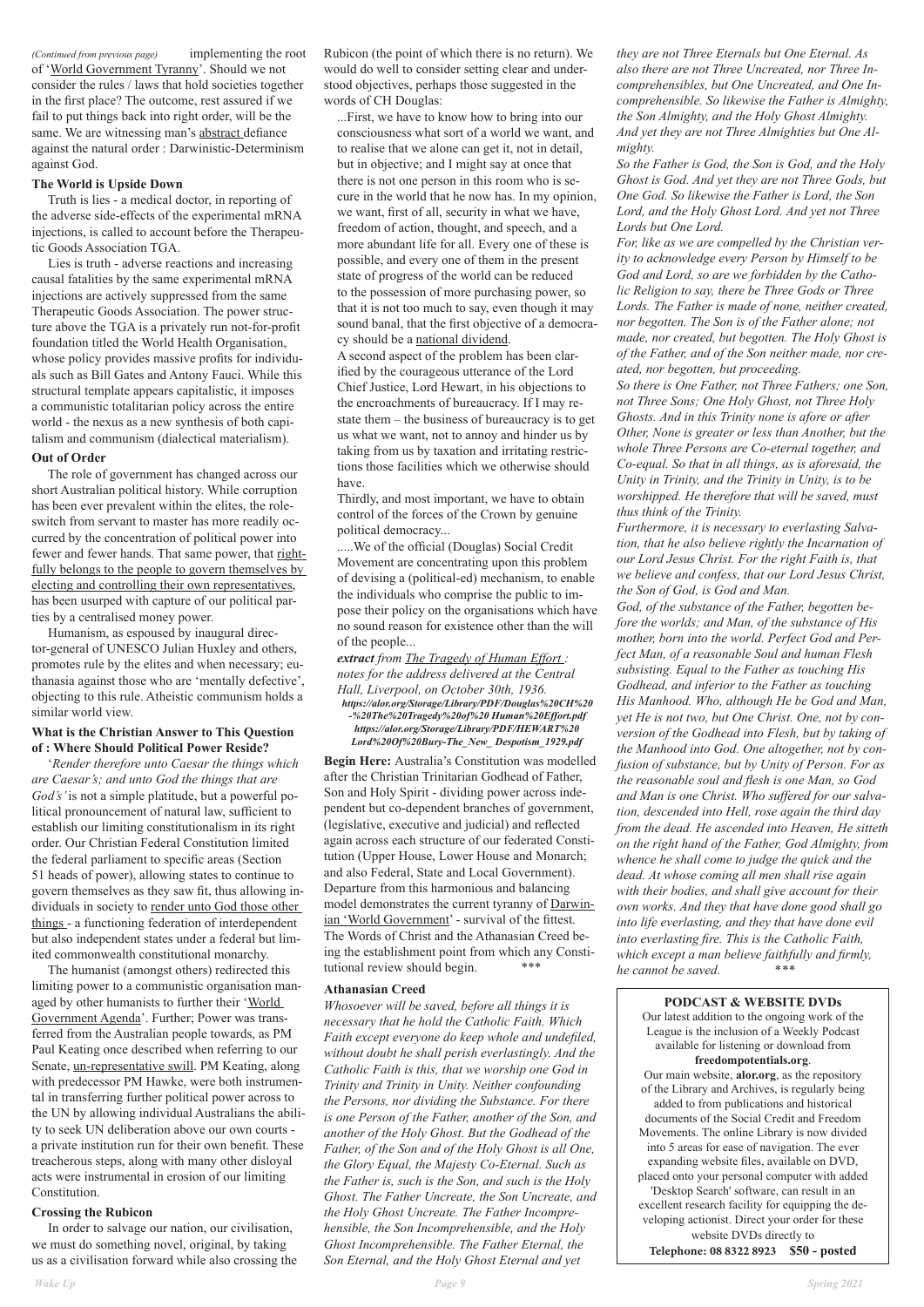## **THIS AGE OF WHIG PURITANISM by Arnis Luks**

 This week I was called to a book titled *'The Two Nations - a financial study of English history'* by Christopher Hollis.

#### *https://alor.org/Storage/Library/PDF/Hollis\_C-The\_Two\_ Nations\_1937\_Financial%20History%20England.pdf*

 The two nations within England where the rich and the poor. Hollis has gathered numerous other historian's findings to summarise their works with his own within the title. His thesis being: that from early childhood - middle and upper-class children were never taught within their educational system the truth of why the poor are poor, and so grew up unawares and indifferent to their plight. Not only did their poverty seem necessary, but a permanently inevitable stumbling block. Education, especially for elite schools, has always been corrupted.

 Nowadays, in spite of selective educational and media propaganda, the fact is that nearly all English Monarchs were frugal and doing what they could to manage a manipulated financial/economic system. The moneyed-class were at perpetual war with the Monarch over power to rule the nation. The craft of usury had been optimised over millennia, deliberately kept obscure, difficult to understand and never taught about correctly. Hollis' book is essential reading for any who wish to set their historical record straight, not as accumulated dates and events, but stringing together the 'actual financial/economic policy' pursued across centuries that permeated those societies.

 As we witness the daily pursuit of more power by our own Whig (and now more obviously Puritan) ruling class, we can be assured that the real story will not surface through education, the official record, nor the MSM. It will take honest historians and small players such as ALOR to set the historical record straight.

 Several minor articles appearing within the MSM highlight a 60% increase since last year in the number of individual recipients of government support due to suffering businesses. The first article surfaced then just as quickly disappeared. I found another in an overseas publication stating: 420,000 Australians lost their jobs across the six weeks June-July 2021, I describe as "asset stripping of the poor with breathtaking rapidity". Coupled with the phenomena of 40%pa rise of house values, any fall will quickly king hit recent borrowers into insolvency.

Lockdowns Devastate Small Business and Leaves

## Economy Dominated by Large Corporations *https://www.theepochtimes.com/lockdowns-devastate-small-business-and-leaves-economy-dominated-by-large-corporations\_3965774.html*

 Christopher Hollis and others walk you through similar finance/economic policies as today of asset stripping over hundreds of years from this historical study of English Financial History. Nothing occurring today is new.

"Six Centuries of Work and Wages: The History of English Labour" By Thorold Rogers *https://alor.org/Storage/Library/PDF/Rogers\_T-Six\_ Centuries\_of\_English\_Wages.pdf* 

 In 1495 a peasant who was linked directly to the land was able to earn sufficient income to feed his family of four from working only 15 weeks of the year. Through a change of financial policy and erosion of the value of the currency, the now landless peasantry (1679 Statute of Frauds) was working 47 weeks of the year and achieving insufficient income to even keep enough food on the table. Food production per head of population had increased across that same period in order of magnitude ; deflation increased production with a significant reduction in 'income relativity to staples such as bread'. The domination by the Whig moneyed class stripping the assets and income from the poor, culminated

with the establishment of the Bank of England in 1694 and left the poor, middle and upper classes all destitute. Old (landed) money was replaced by new (financial) money. Oliver Cromwell and William of Orange had served their purpose for their Whig Puritan masters, the moneyed class Middle class socialists and libertarians alike (cultural Marxists) today expect they will avoid a similar fate of having their assets stripped but are misguided. This same fate awaits us all if we allow this policy to conclusion. The only time in history where the moneyed class were overcome was when the barons (middle-upper class), the church in England (Archbishop Steven Langton) and the common man unified at Runnymeade to compel the King to place his seal of agreement upon the Magna Carta. Further reading:

*Social Economy* By Thorold Rogers *https://alor.org/Storage/Library/PDF/Rogers\_T-Social\_*

## *Economy.pdf*

*Story of the Nations - Holland* By Thorold Rogers *https://alor.org/Storage/Library/PDF/Rogers\_T-Story\_of\_ the\_Nations-Holland.pdf* 

 I noted the escalation of propaganda against any free-thinking individuals. Obviously, the controllers of MSM are feeling the mounting pressure against totalitarianism and responding accordingly. Cognitive dissonance can be recognised in that those 'fully injected' can expect a return to normal life. Non-injected will continue being locked down as in a prison. Either the injections work and provide immunity, or they don't. Most are losing the ability to think rationally. This war for the mind is against all free people by the moneyed class - central banks and their minions. The root of this (covid) policy stems from them as was for 400 years past.

## *A 'Problem' correctly stated is already half solved - CH Douglas*

 In regard to the lockdown and mandating of the experimental injection trial, it was encouraging to read of a Sydney law firm's legal attempt to push back through the courts, for all our governments to uphold the Federal Constitution. If they are to be successful, the man in the street also needs to see the real value of that 'agreement between the people and their government' by supporting their endeavours. We all must insist by whatever means at our disposal that our Federal Constitution be upheld. Sydney Law Firm Files Lawsuit to Overturn Austra-

lian State's Public Health Orders *https://www.theepochtimes.com/sydney-law-firm-fileslawsuit-to-overturn-australian-states-public-health-orders\_3979680.html* 

#### **Ezekiel Declaration**

 I note more religious leaders are also taking a firm stand against the vaccine passport as does the *'Ezekiel Declaration'*, progressively working through the 'anti-nature' of the current policy personally guided by our Prime Minister Scott Morrison. The importance of upholding our ancient free doms cannot be laid to waste with fear-mongering by the mainstream media MSM. Ancient freedoms must be upheld and fought for by successive generations. It is now up to us to do just that. We have been complacent for far too long.

## Ezekiel Declaration *https://caldronpool.com/wp-content/uploads/2021/ 08/EzekielDeclaration.pdf*

 While everyone (who can) is manoeuvring to minimise the asset stripping initiated by central banks using this covid policy, it is vital to get to the root cause of this chicanery that has been repeated across millennia.

 Flavius Josephus in *"Antiquities of the Jews"*  records that Cain not only killed his brother Abel, was the author of measures and weights (finance/ economics), but changed the nature of men...*who*  *lived in simplicity, innocently and generously while they knew nothing of such arts as cunning craftiness. Cain aimed to procure everything that was for his own bodily pleasure, though it obliged him to be injurious to his neighbours. He augmented his household substance with much wealth, by rapine and violence: he excited his acquaintance to procure pleasure and spoils by robbery ; and became a great leader of men into wicked courses...* 

## *The Antiquities of The Jews* By Flavius Josephus *https://www.gutenberg.org/files/2848/2848-h/2848-h.htm*

 This Archetypal story of Cane and Abel is repeated whereby Rabbi Hillel introduced the Pharisaic Law of the Talmud around 500BC in contradistinction to the Mosaic Law held for millennia, which included 'debt forgiveness' every 7 years in the tradition of the 'year of jubilee'.

 Am I my Brother's keeper asked Cain? Yes, Yes and Yes. *'Whatsoever you do to the least of these… you do to me'*, and also: '*Forgive us our debts as we forgive others'* and

*Only do unto him what you would have him do unto you.* 

Home loan borrowers rush for better deals If we are to restore the natural order (natural law) to minimise this same (financial/economic) chicanery of asset stripping as has repeatedly occurred across millennia, we must review the financial/economic system – the tool repeatedly used to impoverish the people. All people in society equally hold a personal interest in achieving the correct end outcome of this review.

#### Introducing Douglas Social Credit *https://alor.org/Storage/Library/PDF/Social\_Credit\_Intro\_ Lectures/Social\_Credit\_Intro\_1.pdf*

 *"I have come that you might have life and that you might have it more abundantly" : John 10:10*  It is over (100) years since C.H. Douglas advised his readers they must bring into their consciousness the type of world they want and to realise that they alone can obtain it, not in detail, but in objective. First of all he suggested that security in what we have is required: freedom of action, thought and speech, and a more abundant life for all is wanted. Second is the need to face up to the encroachments of bureaucracy. The business of bureaucracy is to get us what we want, not to annoy and hinder us by taking from us by taxation and irritating restrictions those facilities that we should otherwise have. Thirdly, he insisted, and most importantly, we have to obtain control of the forces of the Crown by genuine political democracy. The battle to regain the ground lost and insist on changes to the mechanisms of society, at present being used to encroach more and more on our freedoms, is before us. *(The Tragedy of Human Effort)* 

 The great Russian writer, Alexander Solzhenitsyn, a prophet for these times, has wisely counselled his own people that the path they need to follow, if they want to find their own way back from the oppression and desolation of the last (100-ed) years, begins from within. It begins with a regeneration of their own spiritual energies and their relationships one with another.  *"The strength or weakness of a society depends more on the level of its spiritual life than on its level of industrialisation. Neither a market economy nor even general abundance constitutes the crowning achievement of human life. The purity of social relations is a more fundamental value than the level of abundance."*  Solzhenitsyn went on to list the order of priorities for the Russian people - the same order of priorities would apply to the West. The regeneration begins from within. Natural growth and expansion begins from within and so does the regeneration of a nation's soul. *(Continued next page)*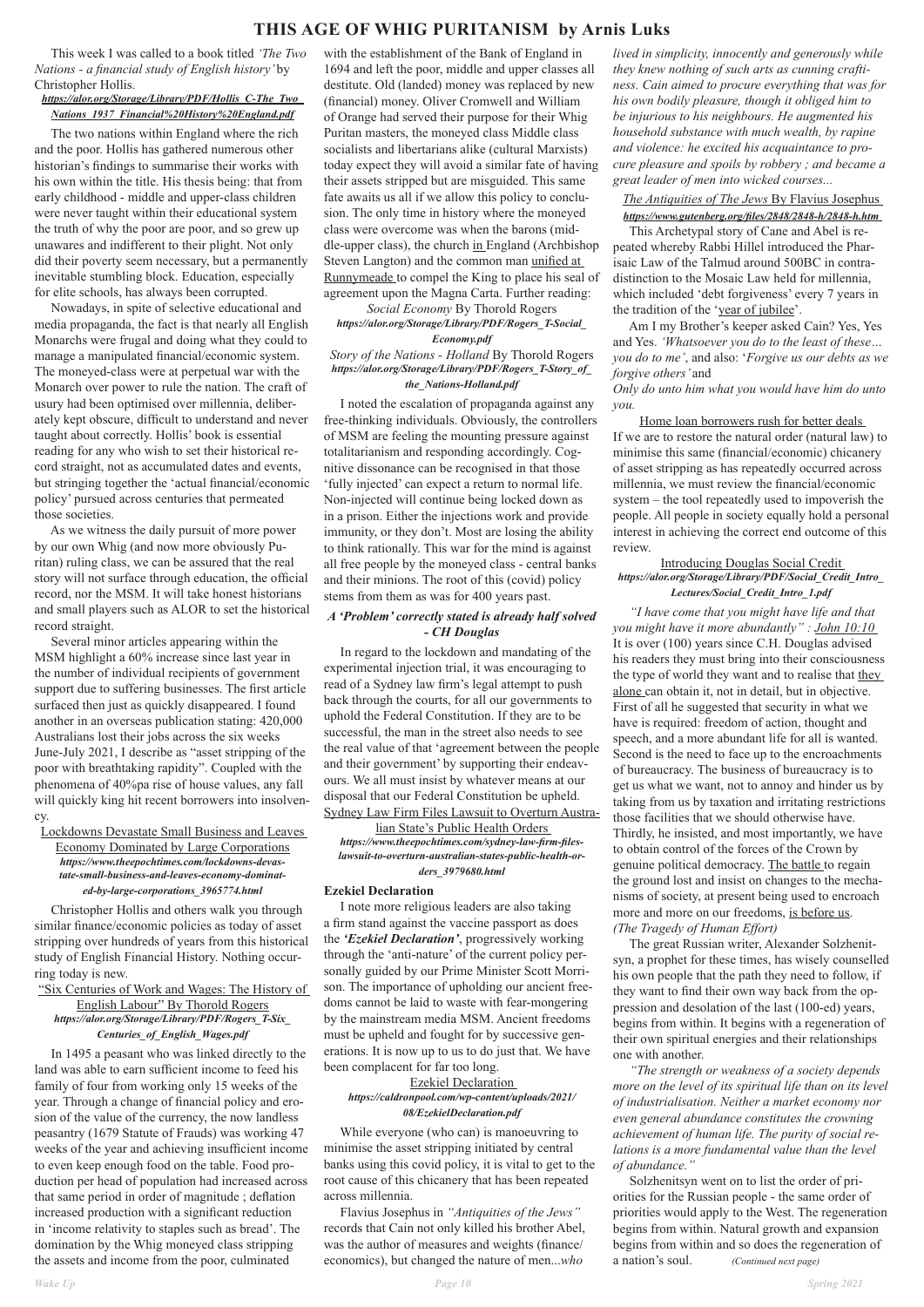*(Continued from previous page) "If a nation's spiritual energies have been exhausted, it will not be saved from collapse by the most perfect government structure or by any industrial development: a tree with a rotten core cannot stand. And that is why the destruction of our souls over (this past-ed) century is the most terrifying thing of all."* 

 Next comes the regeneration of families and communities and nations - again from within. *"What is clear is that the process should start at the local level with grass-roots issues... We must patiently and persistently expand the rights of local communities ... " (Rebuilding Russia).* 

## Actionist Corner *https://alor.org/Storage/navigation/Library3.htm*

#### **Debt as a Weapon**

 In our online library are several books on the real history of the establishment and independence of our Commonwealth Bank of Australia under the governorship of (Sir) Dennison Miller. While King O'Malley MHR was foundational in convincing the (Federal Labor) Parliament to finally accept his proposal, it was the governor (Sir) Dennison Miller who was instrumental to the proper functioning of the People's Bank. What was physically possible became financially possible. The perpetraitors (sic) of the emasculation of the People's Bank being the Bruce-Page Conservative government some 12 years later, acted on behalf of big-moneyed interests – privately owned & managed central banks - in the USA the Federal Reserve System in (1913) and Bank of England (1694) - forerunners of central banking. HSBC (Hongkong and Shanghai Banking Corporation), JPMorgan Chase and Citibank dominate Australian industry share portfolios especially our big four banks.

The Creature From Jekyll Island By G. Edward Griffin *https://alor.org/Storage/Library/PDF/Griffin\_GE-The\_ Creature\_From\_Jekyll\_Island.pdf*  The Story of the Commonwealth Bank Bv D. J. Amos *https://alor.org/Storage/Library/PDF/Amos%20DJ%20-%20 Commonwealth%20Bank.pdf* 

 *The Commonwealth Bank of Australia -* CC Faulkner's 1912-1924 record, was commissioned by the CBA and completed shortly after (Sir) Dennison Miller's physical demise 1923. This work is the real historical record of the outworking policy of the then CBA governor - of what a People's Bank can actually achieve.

 What we are considering in this article has been successfully achieved before with determined, loyal and patriotic Representatives and a loyal CBA governor.

> The Commonwealth Bank of Australia *https://alor.org/Storage/Library/PDF/Faulkner\_ CC-Commonwealth\_Bank\_of\_Australia.pdf*

#### **Debt Forgiveness**

 Debt is a tool of leverage by the creditor over the debtor. This is why credit creation and finance/ economic manipulation must be considered towards our national security.

*A 'Problem' correctly stated is already half solved - CH Douglas* 

 To minimise external political leverage against Australia and its peoples, the CBA or similar must be reinstituted under its original charter conditions, all shares repatriated to Commonwealth control, and the directorship placed under loyal Australian management. The governor must be his own man, fiercely loyal to Australia as a sovereign and independent nation, our Westminster institutions of representative parliamentary democracy, limiting Constitutional Monarchy, and loyalty to freedom loving Australians as his own people.

*https://www.legislation.gov.au/Details/C1911A00018* 

 CBA policy must be: that the available spending power in the hands of the community at any given time be balanced sufficiently to liquidate prices without incurring further personal or public debt. This can be achieved, as commended by CH Douglas as the rightful cultural inheritance, fruit of the industrial arts of modern mass-production, in the form of a National Dividend paid equally to all, and complimented with the 'Compensated Price' at the point of sale to arrest any fluctuations in the price level. Provided the spending power in the hands of the community is balanced, 'prices' (at the point of sale being fully liquidated) would naturally fall as emerging industrial technologies optimised production still further. Debt as a weapon against Australia and its peoples would be emasculated. Australia would be a sovereign, self-reliant and independent nation under a balanced financial/economic policy.

## **What is physically possible be made financially possible**

 PM slammed over national cabinet secrecy - Teens plunging into mental health abyss - 390 firms collapse as Covid wears business down - RBA to test central bank digital currencies CBDCs - Taking carbon offsets out of the shadows and on to the trading floor

> This article is a reflection of the study and application of The Policy of Freedom - Douglas Social Credit. Progressional courses are available through our online libraries, video/podcast channels and directly from our staff at Head Office. \*\*\*

 These headlines, while reflecting some of the major issues and consequences of the repetitive lock downs, show the objective of the covid policy regardless of the consequences being "central bank controlled and issued 'digital currencies' with 'carbon offsets'". Privately owned and managed institutions such as the Bank of International Settlements, IMF and World Bank, being the root and originators of the covid policy across all governments and all nations, are attempting to bring : "all these kingdoms unto themselves (if you would bow down and worship me)". These scriptural references of spiritual significance reinforce the abstract nature of modern financial credit. While printed notes and coins exist, this form is limited to as little as < 2% of all financial credit. The bulk of financial credit exists simply as computer keyboard entries. We accept this system and method simply by "faith alone". Providing the medium of payment is accepted, it can be in any form. Our state governments could issue tax-offset certificates (to the value of...) as payment for services. How creative can we be with this?

 The facilities provided by the local post office could easily perform the function of a 'local development bank' providing it is legislated as such. WWI was financed and processed by our own Commonwealth Bank of Australia with the war completed and Australia exiting from the conflict debt free – the costs were paid in full by the efforts of our Nation in materials and blood, sweat and tears of its peoples. The administration of this Common- "Wealth" Bank of Australia was performed around the world using pen and ink entries and the telegraph wire.

The Commonwealth Bank of Australia *https://alor.org/Storage/Library/PDF/Faulkner\_CC-Commonwealth\_Bank\_of\_Australia.pdf Faith, Hope & Love - the Greatest of These is Love* 

 The real economy is what occurs physically (raw materials), technologically (machines, labour and know how) and spiritually (belief that the objectives can be achieved) within every community and should be reflected within a balanced financial/economic system, not based on 'limiting' any keyboard entries. The monetary system should be a reflection of this same community 'faith' credit. Financial credit can be created by a stroke of the keyboard, and provided the production is required and resourced, can occur to their benefit.

*Port Augusta in South Australia has in proximity ample supplies of coal, iron ore, knowledge and labour. With a release of sufficient community credit (faith reflected in action) and financial credit (keyboard entries), the electrical power could be generated, the steel smelters operated, and ships built as was done in the past.* 

#### **The Policy of Freedom - Douglas Social Credit**

 The existing financial racket has run its race. It cannot hide as a fraud any longer and needs to be brought to order, re-aligned within the observable world of material abundance. Machines already do the lion's share of necessary work and with a minor contingent of able bodies to close out any supervision and maintenance required of these machines, industry can produce enough for all with minimal labour - (15 weeks per year in 1495).

 Labour requirements for agriculture have progressively reduced from 85% of the available working population to as little as 5% across the industrial revolution period. Man does not need to work to be fed. China, Korea and Japan are already doing the lion's share of production for virtually the whole world. Primary industry could just as readily be repatriated back to our own shores, giving our young a much-needed leg up towards home ownership and real personal security. Where are you ACTU? Why do you remain silent on this vital issue that would alleviate the need for your existence in the first place?

 This policy of the philosophy of freedom overcomes the historically false class antagonism between the factory owner (capital) and his workforce (labour), all would hold a direct and vested interest in success of the enterprise. All would be mini-capitalists and actively involved in directly achieving a social policy : the purpose of production is (to be consumed) consumption.

 Not monopoly capitalism, but genuine free and competitive enterprise, and not collective socialism, but a genuine social policy; both held in tension by a balancing (moral) financial/economic system, with the National Dividend and Compensated Price (at the point of sale) to fully liquidate prices. Debt would be a thing of the past. New enterprises would be financed by the people's bank as was done between 1912 and 1924, with loans written off across the life-cycle of the enterprise.

**God Bless Australia** was a proposed 1961 Australian national anthem by Australian songwriter Jack O'Hagan to the traditional tune of *Waltzing Matilda.*

#### **God Bless Australia**

Here in this God given land of ours, Australia This proud possession, our own piece of earth That was built by our fathers, who pioneered our heritage,

Here in Australia, the land of our birth.

**God bless Australia, Our land Australia, Home of the Anzac, the strong and the free It's our homeland, our own land, To cherish for eternity, God bless Australia, The land of the free.** Here in Australia, we treasure love and liberty, Our way of life, all for one, one for all We're a peace loving race, but should danger ever threaten us,

Let the world know we will answer the call.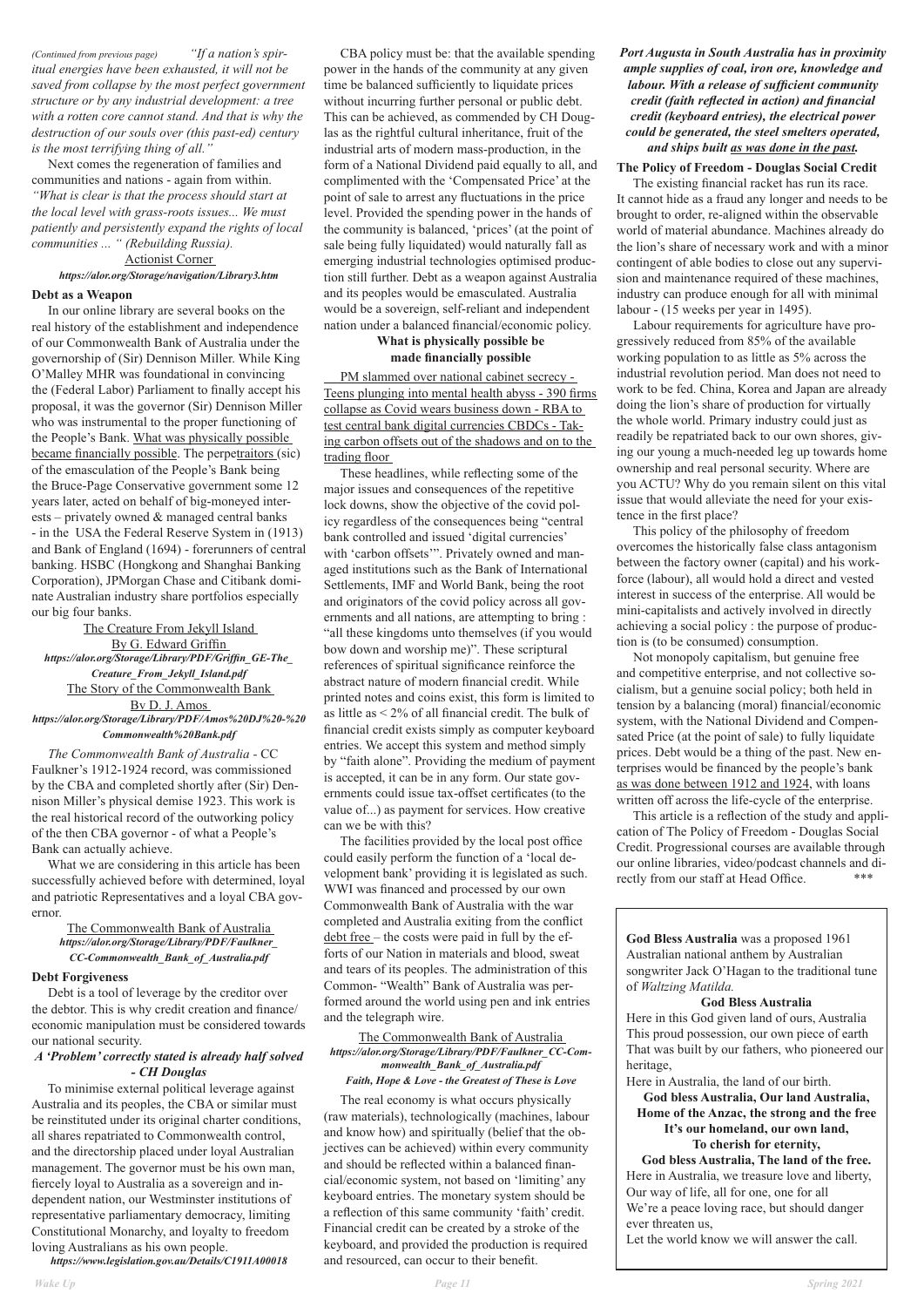## **THE WAR BEHIND THE WAR by Arnis Luks**

 Looking at media reports for this past week, I can't help but consider the level of deliberate censorship the mainstream media are implementing to suppress information of public interest. I have been informed that Premier Daniel Andrews injuries may not have been accidental, but rather, inflicted by an irate parent. Also, the ABC managing director David Anderson prevented a *Four Corners* program about QAnon's influence on Australian politics from going to air, as another act of deliberate censorship by the media.

## *https://www.theaustralian.com.au/inquirer/take-the-advicebut-dont-twist-it/news-story/498de6f103e77f2eb937efb08a1*

*...During his absence, (Victorian Premier Daniel) Andrews has been the subject of a relentless smear campaign the likes of which may well be unprecedented in Australian politics. None of it seems to be based on fact, although Labor has done nothing to stop the rumours eating into the Premier's credibility. There has yet to have been a detailed explanation of what happened when Andrews fell, which has fuelled the rumour mill. Much of it has been centred on his relationship with Lindsay Fox's family and all of it seems to be wrong, except the fact there is a connection with at least one of Fox's children...*

 While both these reports have important political intrigue, MP Craig Kelly's longest serving staffer Frank Zumbo has curiously been charged with multiple sexual offences - to have occurred over a 6 year period.

 The incestuous relationship between those in power and the media does not always get things their own way. A battle of escalating blackmail appears to be occurring between these warring parties. How are we to decipher the truth from this barrage of misinformation? We may not be able to today, but at some stage the truth will out. Jim Stone - Twitter whitewashes site of pro-vax Australian filmmaker Peter Spann who died from shot.

## *http://82.221.129.208/.um7.html -- https://alor.org/Storage/*

#### *Images/Peter\_Spann.jpg*

How Texas Killed Covid by Ron Paul - extract *http://ronpaulinstitute.org/archives/featured-articles/2021/*

## *may/24/how-texas-killed-covid/*

 *In March 2021, Governor Greg Abbott announced that Texas would open for business 100 percent without a statewide mask mandate. The pro-lockdown "experts" were shocked. If a state as big as Texas joined Florida and succeeded in thumbing its nose at "the science" – which told us that for the first time in history healthy people should be forced to stay in their houses and wear oxygen-restricting face masks – then the lockdown narrative would begin falling apart.* 

 This evolving narrative of ongoing hotel quarantine-failures, is the most recent justification for government to pursue purpose built "facilities" of solitary confinement. The concentration camp is a symbol of everything free societies are supposed to stand against: the arbitrary use of power and the stripping of people's rights, the systematic removal of liberty; dehumanisation, abuse, torture, and now with ours solitary confinement.

 *President Biden famously attacked the decision as "Neanderthal thinking". Texas Democratic Party Chairman Gilberto Hinojosa warned that, with this order, Abbott would "kill Texans." Incoming CDC Director Rochelle Walensky tearfully told us about her feelings of "impending doom." When the poster child for Covid lockdowns Dr. Fauci was asked several weeks later why cases and deaths continued to evaporate in Texas, he answered simply, "I'm not sure". That moment may have been a look at the man behind the proverbial curtain, who projected his power so confidently until confronted with reality. Now a new study appearing as a National Bureau of Economic Research working paper, highlighted recently in 'Reason Magazine', has found "no evidence that the reopening affected the rate of new COVID-19 cases in the five-week period following the reopening. ...State-level COVID-19 mortality rates were unaffected by the March 10 reopening". In other words, not only did the doom* 

*and gloom predicted by the lockdown fanatics fail to materialize, but the steady, seasonal downward trend of the virus toward extinction continued regardless of government action.…end extract* 

#### COVID lockdown trauma takes toll on teens *https://www.theaustralian.com.au/nation/politics/covid-lockdown-trauma-takes-toll-on-teens/news-story/81de3 6c5abcffe991a8a08fdb74c252a*

 *Soaring numbers of children and teenagers are self-harming, battling suicidal thoughts and suffering eating disorders as the long-term trauma of the pandemic and last year's marathon lockdown continues to hit young Victorians.* 

 *A confidential 47-page Andrews government report reveals alarming levels of mental health emergencies among youths in February and March this year. The Victorian Agency for Health Information report – Mental Health, Alcohol and Other Drug Treatment Services in Victoria – reveals "significant variances" on pre-coronavirus levels across key psychiatric categories.* 

 *The report shows that in the six weeks to March 28, average weekly emergency department presentations for children and teenagers, aged up to 17, was running at 319, a 27 per cent increase on the 251 cases for the same period in 2020. The number of teenagers rushed to hospital after self-harming and suffering suicidal thoughts spiked by 51 per cent, rising from a weekly average of 98 in 2020 to 148 this year.* 

 **1 Corinthians 13** *If I speak with the tongues of men, and of angels, and have not charity, I am become as sounding brass, or a tinkling cymbal. And if I should have prophecy and should know all mysteries, and all knowledge, and if I should have all faith, so that I could remove mountains, and have not charity, I am nothing. And if I should distribute all my goods to feed the poor, and if I should deliver my body to be burned, and have not charity, it profiteth me nothing*.

## **Fear as a debilitating emotion – Charity / Love as an empowering act - Perfect Love casteth out fear**

 Is 'charity' the right translation, or is it 'love'? To my way of thinking charity is a deliberate act of the free will, whereas love could be construed as an emotion, a feeling.

#### **Deciphering the Narrative**

USA Federal Emergency Management Agency

FEMA camps are written regularly as being part of a clandestine government conspiracy. Yet this is the logical result of such isolation facilities. Purpose built re-education camps for those who refuse to use QR codes, wear masks or accept mRNA immunity-altering-injections.

#### **Is this another False Narrative?????**

 There is the conflict of interest with the report over the Fauci emails which show that Hydroxychloroquine was successful in the treatment of Covid-19 in early 2020, and the fact that he lied about this to the public just as John Howard and Tony Blair lied to draw us into the Iraq invasion. FAUCI LIED, MILLIONS DIED — Fauci Was Informed of Hydroxychloroquine Success in Early 2020 But Lied to Public Instead Despite the Science #FauciEmails

#### *https://www.thegatewaypundit.com/2021/06/smoking-gun-fauci-lied-millions-died-fauci-informed-hydroxychloroquine-worked-lied-public-instead-despite-science-fauciemails/*

 Emails released earlier this week also revealed Dr. Fauci knew more about the origins of the coronavirus than he portrayed in his public statements. Fauci stood to financially benefit from the "gain of function" research conducted jointly by the US and China in Wuhan.

 Where do these Fauci email revelations place our own medical experts (as vested custodians of the TGA Therapeutic Goods Administration) guiding the ship of state of Victoria and other Australian states into economic and societal oblivion? Why do we listen to vested interests and not our own common sense to see through this haze of this misinformation?

#### *https://twitter.com/Bowenchris/ status/1320944590199812096*

*Spreading disinformation on hydroxychloroquine is a favourite past time of MP Craig Kelly, but hear what the head of the Therapeutic Goods Administration and Australia's top doctors had to say on hydroxychloroquine in Senate estimates October 2020.* 

 Would a vested interest withhold or bias vital information that may cause thousands, if not millions, of unnecessary lives to be lost so they may achieve a significant financial gain? Ask the weapons industries, or Universities who derive benefit from land mines. Big Pharma and Big Industry go together, sometimes referred to as the 'Military-Industrial Complex'. This is their MO.

#### **Hotel Quarantine Failures**

 Scott Morrison's deal for 500-bed quarantine in Victoria

*https://www.theaustralian.com.au/nation/scott-morrisonsdeal-for-500bed-quarantine-in-victoria/ news-story/7f6617f-65636fab3fcf0f4045e3bae75*

New QR code rules are in place across Victoria with fines up to \$1,652

## *https://www.abc.net.au/news/2021-06-04/new-qr-code-rulesare-in-place-across-victoria/100188796*

 The scenario of being on a war footing is not far fetched, nor clandestine. That is the projected narrative for both Covid-19 and Climate. Yet both issues are a fraud deliberately fostered by corrupt industry, governments and compliant mainstream media.

Put climate change on a war footing:

#### Jeremy Grantham

#### *https://www.theaustralian.com.au/business/markets/put-climate-change-on-a-war-footing-jeremy-grantham/ news-story/a70cfbd259680e8ed56bc5badc0a9381*

 If it is not mRNA injection then it is Climate change. Either way the government is looking to introduce increasingly totalitarian methods to subdue and control the population. Can you tell the difference between socialist totalitarianism or fascist totalitarianism? Neither can I. The fraudulent narrative is collapsing and the citizenry must now take the initiative to regain control of their government. For starters a VETO mechanism to remove or revoke unjust law is a novel political platform. In Victoria's lockdowns,

it pays to be a public servant *https://www.afr.com/policy/economy/in-victoria-s-lockdowns-*

#### *it-pays-to-be-a-public-servant-20210603- p57xos*

 *During last year's pandemic lockdown, public servants in Victoria were paid \$669 million more and non-public servants received a pay cut of \$3.54 billion. The figures, compiled by the Institute of Public Affairs free-market think tank, cover the period from April 1 to September 30, and are based on Bureau of Statistics compensation data. The average private-sector worker received a \$1255 pay cut and the average public sector worker a \$1574 pay rise over the six months, (Continued next page)*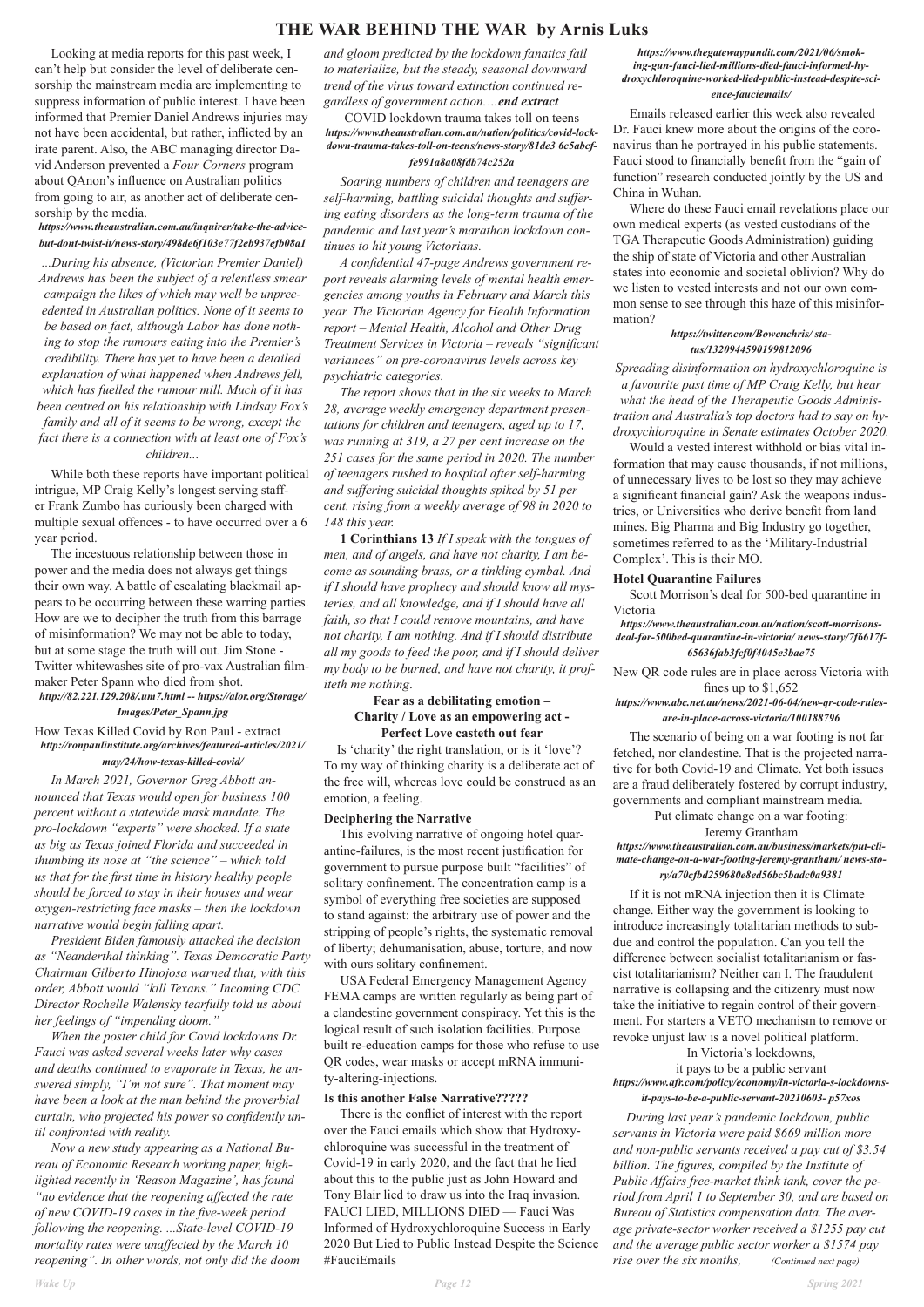## *(Continued from previous page) the IPA calculated, based on total compensation at the end of March 2020.*

 My take from this article is that the administrators of the Lockstep/Lockdown receive a pay rise while the private sector receives a pay cut – punishing the middle class. Funding offer hands lockdown control back to the feds

## *https://www.afr.com/politics/federal/funding-offer-handslockdown-control-back-to-the-feds-20210603-p57xvy*

 What appears as unrelated news articles, yet again demonstrate the common philosophy of our coalition and Labor governments. While handing windfall gains to big business, the federal government is centralising power unto itself, while also imposing increasing hardship to those affected by the (now) 14 day lockdown in Victoria. Victorians should have used the initial Covid Police State Lockdown to become as self-reliant and independent as possible, however with the jobkeeper / jobseeker payment - essentially a bribe to accept the Lockdown policy without any further thought - they have been caught unawares of the game plan being played on them.

 Taking the effort to read how Mussolini and Hitler came to power and were able to impose totalitarianism is a sobering exercise of how it came about politically.

#### *https://courses.lumenlearning.com/ boundless-worldhistory/ chapter/the-rise-of-fascism/*

#### *https://www.britannica.com/event/Nazism/ Totalitarianism-and-expansionism*

 The methods we are seeing evolve under the dual menaces Covid / Climate regime are similar to these historical narratives as to be disconcerting. The wet market 'bat' excuse for Covid-19 of the past 15 months, is now being discredited for the new excuse of a joint USA/Chinese biological-weapon - 'gain of function' which would have had a direct benefit for Antony Fauci.

Trump criticises Biden policies, calls for reparations from China for Covid-19 *https://www.theaustralian.com.au/business/the-wall-streetjournal/trump-criticises-biden-policies-calls-for-reparationsfrom-china-for-covid19/news-story/ b2ea0f8a3b5d9b24df-86c5e427c3fb5e* 

## **Foment Towards War**

*'Planning', the journal of a research foundation, Political and Economic Planning, founded and directed by Israel Moses Sief, from the year 1938 quotes the following: "Only in war, or under threat of war, will the British nation embark on large-scale planning."* 

 I see an increasing foment for war with China. These things have a pattern to them. Our own government beating the drum does not help. It is visible for those who choose to look into history, because in the end it is formulated by the same hand - the

*money power* to bring about a world dictatorship under their control. Read ED Butler here: *https://alor.org/Storage/Library/ Butler%20ED%20-%20 Censored%20History.htm* 

and here: *https://alor.org/Storage/Library/PDF/Butler%20 ED%20*

*-%20World\_Government\_Plot\_Exposed.pdf* 

**Currency Collapse** 

 The deliberate debasing of our currency is now occurring – inflation above 40% pa, with no word from the larger than life media-economists nor Reserve Bank of Australia Directors. Fuel and property are the major indicators of the inflation rate. Fuel (as transport) goes onto all prices, while property attracts increased taxes.

US inflation rises on pent-up demand and shortages *https://www.afr.com/world/north-america/us-inflation-riseson-pent-up-demand-and-shortages-20210529- p57w8z* 

#### Multiple pressures' building on financial system *https://www.theaustralian.com.au/business/financial-services/ multiple-pressures-building-on-financial-system/ news-story/68776 e602d5982dad7fb8477c6c81825*

*Australian Prudential Regulation Authority chair* 

*Wayne Byres before 'Senate estimates' played down the need for measures to curb the continuing housing boom, despite figures on Tuesday showing national house prices had jumped by 2.2 per cent in May. Average house prices in Sydney have spiked 14.3 per cent in just four months – the fastest in-*

> Her presence on any voting ticket now gives the people of the Northern Territory a viable alternative to the indistinguishable gang-of-two-or-maybethree-or-four, depending on how deeply you look. Jacinta's example of providing this real alternative on the Senate voting ticket is an example for other States to follow. Jacinta, by being of mixed race is as a mothering hen, reaching across all cultural boundaries to gather in and unify her electorate under issues 'common to all'. \*\*\*

*crease since 1988 (42.9% annualised -ed). The prudential regulator has repeatedly said it has no mandate to control house prices or enhance affordability, but will intervene if there's a structural deterioration in bank lending policies. The APRA boss acknowledged that three categories of higher-risk lending – interest-only, loan-to-valuation ratios in excess of 95 per cent, and debt-to-income ratios of more than six times – had ticked up* 

*in recent months.* 

## The Slow Death of Freedom 1914-2020

## **Peter Hitchens:** *https://youtu.be/7qy6ZG93aSw*

*Peter Hitchens argues that through Covid we have surrendered our liberty to the state, perhaps irretrievably.* 

#### **The Real War**

 *The War Behind The War*, by ED Butler, deals with the real conflict of the past wars, which is one of philosophy. Pharisaism, or collectivism in all its forms, presents the group as superior to the individual. The outworking of this philosophy we see in the communist / fascist dictatorships and also monopoly capitalism. People are herded into groups for manipulation and control. Concentration camps are an outworking for all who do not yield to this type of philosophy. Solzhenitsyn warned of this state terrorism from first-hand experience. Christianity is the counter - the opposite of collectivism, in that 'all systems are for the direct benefit of the individual'. The outworking of this is seen in genuine free enterprise and representative democracy of which we currently have none across the world to demonstrate. 'By their fruits' is not a statement of little concern, but a dire warning to always look to how things effect the individual - to judge them on this basis. How does the Lockstep / Lockdown affect the young? The old? The isolated, lonely and infirmed? The small businessman? The homeowner?

 As each of these points asks the same question, we can clearly visualise the damage being done to those individuals under the justification of doing a greater good for the group. But it is not. It is only achieving results for those seeking power, the bureaucrat, the multinational and the central banker.

## *'Ye are of your father the devil'*.

Victoria extends state of emergency powers enabling lockdowns until July 1

*https://www.theaustralian.com.au/nation/victoria-extends-state-of-emergency-powers-enabling-lockdowns-until-july-1/news-story/1052ee133 7bb01dbe6618e9e3f6f5142* 

 *The state of emergency has been in place in Victoria for over a year. It first came into effect on March 16, 2020, and has been extended 17 times. It was announced last March that it would be in place for four weeks.* 

## **An Actual Choice**

 Jacinta Price insists she's the right Senate choice *https://www.theaustralian.com.au/nation/politics/ jacinta-price-insists-shes-the-right-senate-choice/ news-story/93670f6dc6fdd795b6c146b8e99c1ffe* 

 I was encouraged to see Jacinta Nampijinpa Price declare her bid for election to the Senate for all Northern Territorians. I welcome her well thought through articles and general media pres-

ence. In contrast to the party hacks jostling within the party for position at the top of the Senate ticket, Jacinta has prepared the fertile political ground herself, being an important dissenting voice. Building on from the foundational political work of her mother Bess Price, Jacinta, as deputy mayor of Alice Springs, holds a significant political voice for all her constituents. The Conservative parties are reeling from this political spanner in their works by Jacinta's tilt for the top spot of the Country Liberal Party Senate ticket. There seems to be some independence of the Country Liberal Party from the Nationals or Liberals - which is very good news for Jacinta and the people of NT. The Nationals or Liberals would much prefer a "team" player who will always toe the party-of-two's line. It's like gang warfare wrestling over the trough of privilege.

**Thoughts to Ponder:** "Simple people, like children, love security more than freedom; they worship authority blindly, and swallow its teaching whole. You may smile at this and say, "We are civilized. We don't behave like that..." We now condemn "Aristotelian dogmatism" as unscientific, yet there are still people who would rather argue from a book (or MSM-ed) than go out and find out what really does happen. The modern scientist is realistic; he tries experiments and abides by what he gets, even if it is not what he expected."

- Eric Rogers, *Physics for the Inquiring Mind,* p. 8 Dr. Jimmy Vigo…Science is only a tool to understand nature in a very approximate manner, nothing is exact. Math is rules that only apply inside the set ups of our universe. Our math, formulas, and statistics are only models for us to represent the manifestation of nature, in the sense that they are NOT telling us what nature is exactly. They rather tell us about systems that can work in this nature...

Science is NOT saying that the universe is made of these entities; it says that the system of those entities is a good model to explain most of what happens around us and is excellent as a base to build industries like electronics and drugs (medicines)...There is no absolute scientific knowledge of the universe, the elusive identity of time is a good example, and any science that refuses to independently and objectively revise/corroborate/ double-check any claim is automatically pseudoscience. The true place of science in society is as a tool for us to make decisions on how to proceed to solve problem 'X' or to make product "Y'. It is not to dictate at the societal arena what to implement as a dictator, because although it does represent the best understanding that humans can produce, it is unfortunately also subjected to 1) be very good in theory but bad in practice, 2) deliberate manipulations of data, 3) errors from instruments of measurements/ calculations, 4) bad experimental method/design, 5) biased conclusions. lt is up to us, the ones in charge, to test/ interrogate/question whoever proclaims the 'big chairs of great scientists" and it is a scientific responsibility to test their scientific claims too. – JBVigo, *PhD*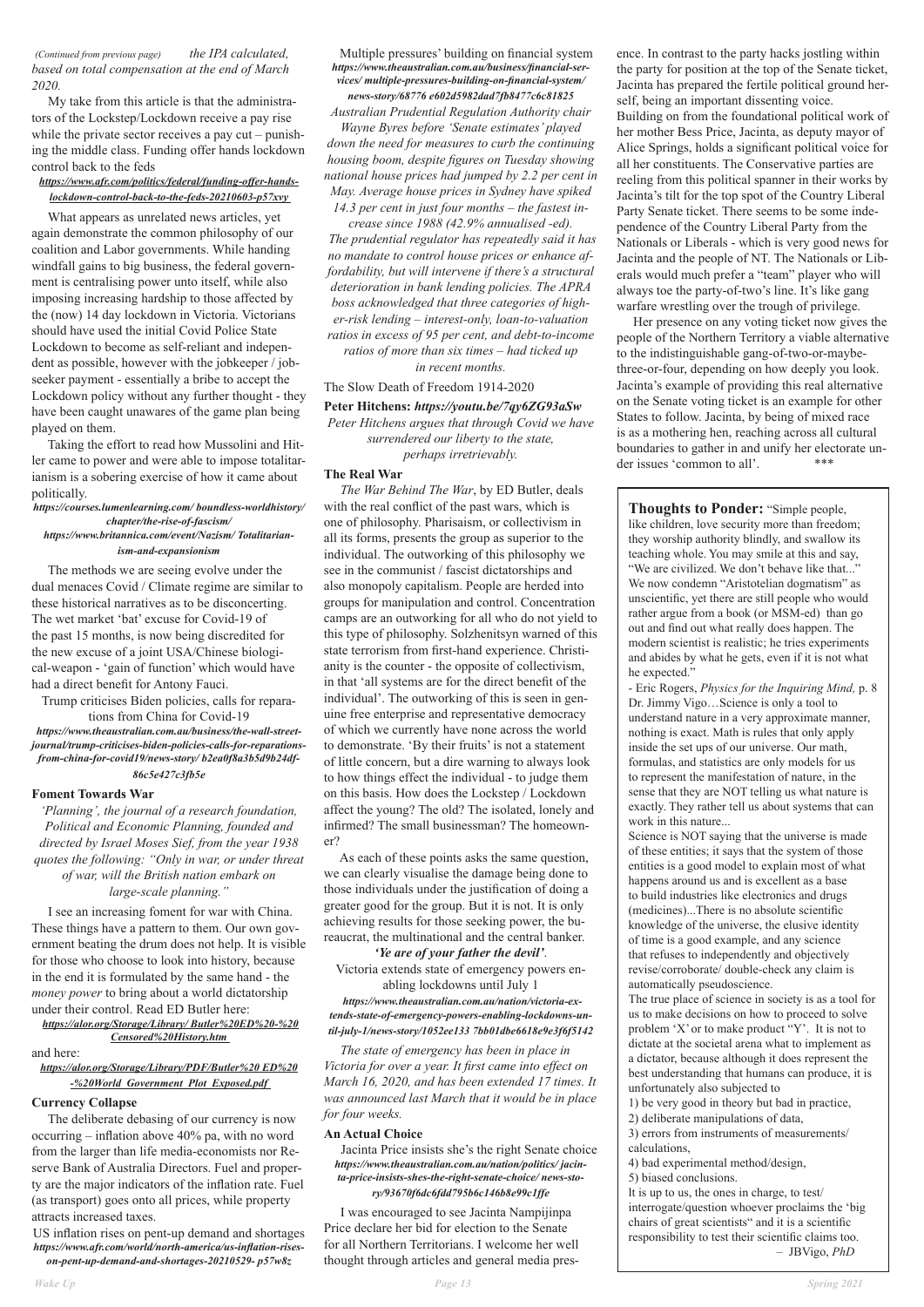## **MYTHS AND LEGENDS by Arnis Luks**

In my research for this week relatively few articles were reporting the significant increases in the cost of rental accommodation in Australia. This is an intentional part of the plan towards feudalising Australians. Overseas interests have been busy buying up property in Australia, which is forcing affordability for our young Australians further and further away, similar to Bill Gates buying up farming land to now be the largest land owner in USA.

A property-less people are more readily manipulated and managed. Governments say nothing of this because the financial windfall in stamp duty and other taxes is now within annual budget estimates, NSW in particular.

To build further on this, closed shop employment; which may include housing and limited purchasing options, will corral the lions share of any wages paid out. Reports of 'asking rents' and 'bidding wars' soaring to record highs are realising as much as 50% of renter's and mortgagee's income as going towards accommodation in Australian capital cities. The mainstream media is failing to emphasise this important consequence as a direct result of government policy, preferring monopoly or unfettered capitalism : libertarianism, *laissez-faire*. Why would they not report of this overseas sourced spending spree that is directly affecting our younger generation trying to get into the property market? Who is it that calls for the sacrifice of our young people's future and why?

#### **https://www.afr.com/property/residential/rental-affordability-worsens-as-housing-supply-dwindles-20210616-p581ee https://www.afr.com/property/residential/mortgage-andrental-stress-worsen-20210607-p57ys1**

#### **Media Ownership**

Controls over media ownership in Australia are laid down in the Broadcasting Services Act 1992, administered by the Australian Communications and Media Authority ACMA. Australia has a high concentration of media ownership compared to other western countries, dominated by two corporations, Rupert Murdoch's News Corp and Nine Entertainment — Murdoch-owned titles account for nearly two-thirds (64.2 per cent) of metropolitan circulation and Nine-owned papers account for a further quarter (26.4 per cent).

 (TV is not included in these statistics, also Mao's ABC philosophically aligned with Nine-Entertainment - *SMH, Melbourne Age*  dialectics - Foxtel aligned right Murdoch - and ABC and 9 aligned left Nine-Entertainment) The rules governing foreign ownership of Australian media...were loosened by Helen Coonan under the Howard Government via Act No. 129 of 2006 which allowed for changes to the cross-media and foreign ownership laws with the Broadcasting Services Amendment (Media Ownership) Bill 2006, relaxing restrictions against cross- media ownership and control by a single company.

According to *Reporters Without Borders* in 2006,

Australia was ranked 35th by 'Press Freedom', well behind New Zealand (19th) and United Kingdom (27th) (but well ahead of the US, ranked 53rd). **https://en.wikipedia.org/wiki/Mass\_media\_in\_Australia**

## **WASP - The Scapegoat**

Readers have previously been encouraged to consider *'Maps of Meaning'*, the psychological work of Prof Jordan Peterson who uncovers the Archetypal characters from within scripture and mythology. These Archetypal characters go some way to giving us a 'heads up', a warning to what can go wrong if we don't listen. Another author Ian McGilchrist in '*The Master and his Emissary',* also uncovers the 'process of thinking' being hemispherically aligned - dominant-left-hemisphere-thinking blindsided to the real world and the 'other'. The economist-banker immersed in figures, considers

the numbers being dealt with to be of more significance than the effects of policy upon the 'other'; the individuals and the nations

*- The Merchant of Venice –* Shakespeare

## *As you did it to the least of these so you did it unto Me*

 I've had several people emphasising the important works of René Girard, in particular the title *'The Scapegoat'.*

Girard uncovers and explains the subjection of an individual for the sake of the group since the earliest of times, as being a pagan rite to 'short circuit' revenge (an eye for an eye etc.) Directing this rite of sacrifice for the settling of a dispute is something that we will look at more closely over future *On Targets.* Suffice to say now, you would be surprised how often it occurs within our enlightened modern society and our institutions.

#### **Destruction of the Role-Model**

The attempted deconstruction of current Archetypal role-models needs to be considered in the light of this sacrificial act of destroying one for the sake of the group. This is why psychology is becoming increasingly important to learn and understand. In ancient days this craft was referred to as 'magic', how they got groups of people to do things at the same time by the 'magi'.

Ben Roberts-Smith, Israel Folau, Peter Ridd and Bernard Gaynor all fall into an Archetypal role-model-framework of valour, self-sacrifice, bravery, personal initiative, truth, service, traditional family and traditional cultural values.

Having a strong personal faith and being grounded in family, nation and tradition was the firmest bulwark against the indoctrination and brainwashing by the communist Chinese within the Korean Prisoner of War Camps. This current battleground of ideas with the deconstruction of our nation and culture is going on within and without our schools and institutions, wherever people meet and share thoughts and ideas, especially the many forms of media, social or otherwise. The battle is real and is for the life or death of our culture and nation.

Our cultural history, while not perfect, reflects the pinnacle in achievement of all other cultures, with 'freedom of the individual' as the high water mark and justification *(locus standi)* for all our institutions and systems. School curricula, has purposely removed competitiveness and robust freedom of thought and discussion, and yet it is within this robust environment that promotes the very pursuit of excellence, truth and expanding knowledge. You will never be the best sportsman without stiff competition. Those that stand out are compelled into conformity and levelling-dumbing down, once snidely referred to as 'tall poppies'.

A static pool of ideas and discussion will atrophy and become putrid turning into a cesspit. So it is with sports clubs or any other cultural apparatus or institution.

The Nordics, (Alfred the Great defeated Guthrum and negotiated a settlement rather than annihilation - their blood is in our bloodlines), would not shy away from the storm, but readily went out to face down the tempest and hone their skills to become the best sailors of that time.

Banjo Parterson depicts *The Man From Snowy River* as the rider on his mountain 'pony' overcoming adversity to go out after that pearl - the Colt from old Regret.

So too as was *Saint George and the Dragon* for the virgin. These Archetypal prototypes are within our cultural history, our folklore and our mythology as lessons that this type of behaviour has been what has built us into the great people we are. So it must be for us, to face down this tempest by invasion of

our educational and political systems with this alien cultural-marxism.

#### **Truth as no defence**

These attempted pagan acts of sacrifice of good men are to demoralise us and cause us to fear the unknown. These men are guilty of being role models in contrast to the pagan culture of marxist materialism - matter in motion. Men dumbed down to automatons, almost robots is the target. Our ancient and historical culture counters this robotic attribution by promoting sufficient freedom of thought, word and deed for the individual to pursue their own bit of 'heaven on earth' - freedom of the individual being the fountain-head of the Christian Philosophy.

Former Prime Minister Bob Hawke, as reported in this weekend's *Australian,* did not believe in the traditional Australian culture as something to preserve, but rather through the Boyer Lectures and his speech to the Fabian Society, planned to destroy us in order to bring about a communist world state, even to the point of working to the benefit of a foreign power. Hawke's demeanour was of an 'ocker' like his nickname 'bodgie', and yet he was full of deceit towards our ancient culture and institutions.

We have a long history of many successors in positions of great influence who also loathed our heritage of British culture and institutions. We are now at a crisis point, that we must make a firm decision to defend our culture or lose it.

#### **The League's Freedom Campaign**

No political movement can exist in a moral vacuum, and Australians have traditionally accepted that it is the Christian Faith that generated our rich heritage of representative and limited constitutional government. While the League maintains a small full-time staff primarily motivated by Christian service, it is the extensive network of volunteers from all walks of life who form the backbone of our political Movement.

**The Australian League of Rights seeks to help create a body of dedicated men and women who serve, not for their own material gain, but as custodians of those truths and values which must form the basis of all successful efforts to defeat the enemies of human dignity and freedom.**

The League encourages and equips individuals to independently exercise their own initiative in the service of freedom. To robustly go out and not only defend, but to advance our unique Australian culture, our Christian Faith firmly established within our constitution - *"we the people....humbly relying on the blessing of Almighty God, do agree..."* onto the next level of cultural development : Political Democracy in the Moral Environment of an Economic Democracy.

#### **mRNA Fatalities**

The question of the skyrocketing mRNA adverse reactions and fatalities hardly rates a mention. This sacrificial act is presented by omission as necessary for the sake of the group - herd immunity. Modern medical science is not science at all, but rooted in sacrifice, with our doctors now routinely performing murder in the forms of euthanasia, abortion, and now adverse reactions with exponential deaths by mRNA injection.

We are following paganism with little critical faculty, in contrast to the unique value of every individual with their God given rights and God given opportunities in a world of material abundance to pursue the fullness of life as they see fit. Faith overcomes fear. Each needs to exercise their own portion of faith, to throw open the doors to "freedom with responsibility *(Continued next page)*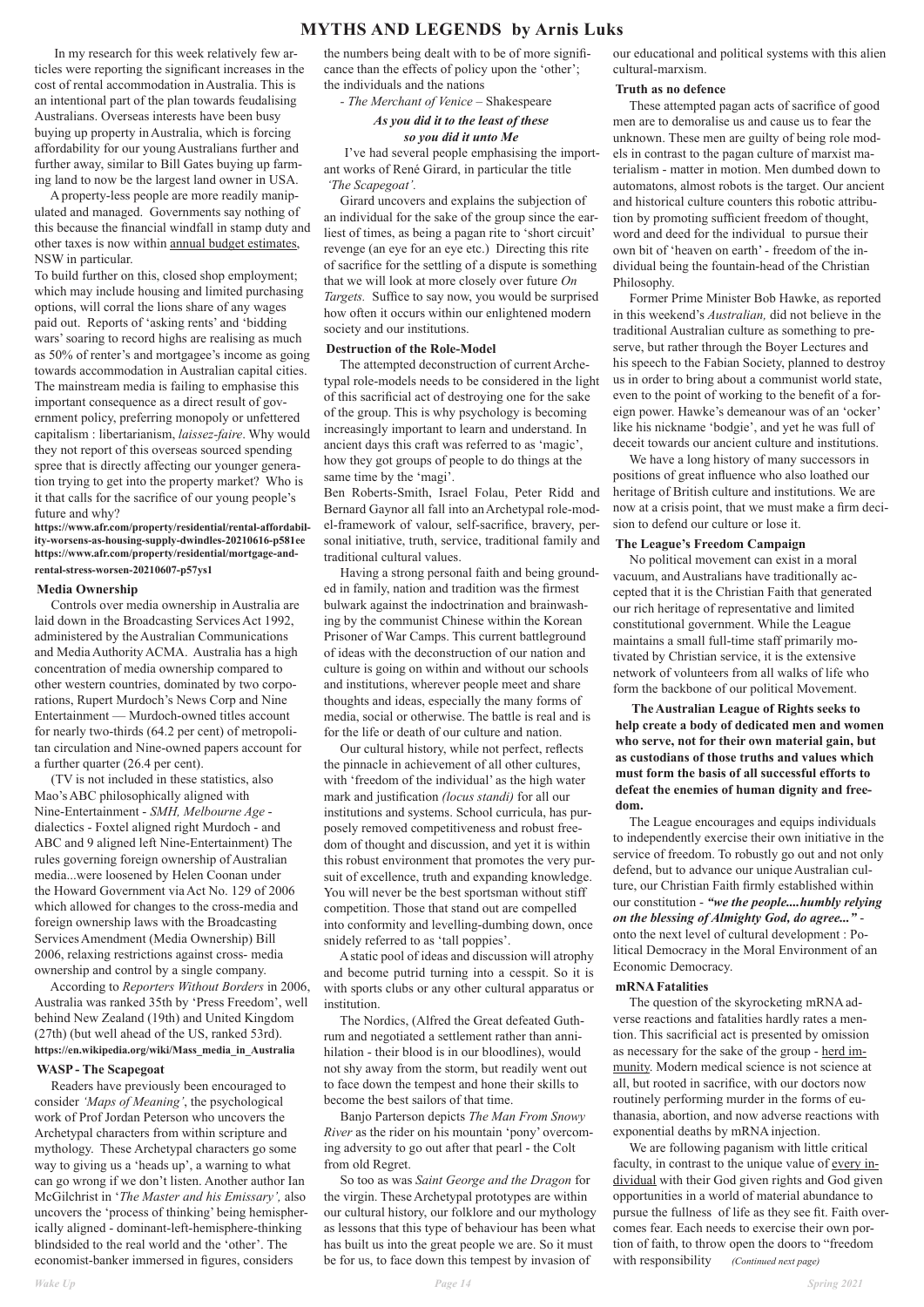*(Continued from previous page)* in a moral environment", of personal choices to manage their own life and health as they see fit.

## *"Systems were made for men, and not men for systems, and the interest of man, which is self-development, is above all systems, whether theological, political or economic."*

Undoing the ongoing indoctrination needs to be a deliberate act of the will, especially against the relentless media as the dominating source of counter-cultural influence. Personal choices directed away from the media could be something like filling your mind with things of eternal value - love for family, friends and then society. Pursuit of the good, the wholesome, the virtuous, the excellent.

Our South Australian Premier, having no per-

sonal answer to our cultural demise, is proposing that taxpayers build a new stadium for mass entertainment while wholesale euthanasia and abortion carnage is committed in the buildings nearby. Each of us must find this thing that is lacking within our own hearts. The Kingdom of God is within you. It is not found within the group. In fact the 'group' has a mindlessness about itself and more easily influenced and manipulated.

Philosophy and History are essential areas of research for any who care to understand what is actually going on in this age, and how and why it has occurred in the past. The church has historically dealt with this issue of *Hubris*, but today is complicit by their silence - the fiat loan (from thin air in the form of electronic numbers) is measured against the mortgaged real-assets of the entire world being 'acceptable'.

## **Hubris**

The amassing of the assets of the entire world into the hands of a relatively few people is not questioned from any ethical point of view. How is it that billions of people can be impoverished, while the mainstream media or church only reports on the joyous gains of a few billionaires? — Pharisaical-Whig-Puritanism taken to it's logical conclusion while enslaving

the entire world. Debt owed to the creditor is of greater importance that debt-redemption for the individual - (neoliberalism and libertarianism as exploitive capitalism against the individual - bail-ins bail-outs, too big to fail, windfall subsidies). No question is ever raised within MSM or anywhere else in regard to the exploitative nature of modern banking practices within the financial system.

# **HOW TO COUNTER GROUP MANIPULATION TACTICS**

## **by BK Eakman ...extract...**

## **The five basic steps to indoctrination:**

**1.** Eradicate the subject's support base his/ her intellectual and emotional life raft.

Within hours, French National Assembly first rejects, then approves COVID health passport *https://www.lifesitenews.com/news/french-nationalassembly-for-now-rejects-vaccine-passports ...The law has yet to be approved by the French Senate, and will discuss the draft law as of May 18. France is the first member of the European Union to institute a compulsory sanitary passport. This will likely streamline the EU's upcoming "green pass" that is expected to mature by summer...*

**2.** Bombard the subject's senses with a steady diet of conflicting, confusing images and words in order to impair rational thought and discourage reflection (cognition). (The technical term for this is "thought disruption") The result is a "vacuum" where a belief system used to be.

**3.** Once a vacuum has been created, leaving the subject vulnerable and impressionable (the technical term is "willing to receive stimuli"), lead the subject to the desired ideas, concepts, and beliefs via trained intermediaries (i.e., facilitators); "clinicians", change agents, agitators, marketing gimmicks).

**Can We Agree on an Objective?** "No Vaccination Passport For FREEDOM LOVING Australians ! "

**4.** Condition the subject through repeated exposure to the "desired" beliefs using a wide variety of formats and activities - i.e., repeat the lies until the subject believes them.

**5.** Test, survey, or analyze market figures to ascertain whether the new beliefs have been internalized and accepted. If not "recycle" the subject — i.e., go back to Step 1.

Indoctrination depends on the intermediary (in this case, teacher trained as a change agent) appearing value-neutral even though the materials and the agenda are not. This is why the new breed of teacher is called a "coach," "clinician," "or "facilitator". Teachers are taught to avoid lectures, rote and workbooks, because instruction (as per the definition Baby Boomers and older grew up with "knowledge imparted in a systematic manner") is not desired. Rather, the idea is to interpose, or smuggle in, certain impressions, notions, attitudes, judgments and conclusions into the vacuum created by stripping the belief system and impairing rational thought. In this way, viewpoints that might have been rejected by the pupil out of hand will appear plausible. That is the essence of psychological manipulation. **Look at Step 4 again, conditioning:** This means the target population group must experience repeated exposure to the same "desirable" beliefs using a wide variety of formats and activities. The "desirable belief" in question can mean building support for anything from global warming and "Smart Growth" to international criminal courts and samesex "marriage" (and COVID-ed)...**end \*\*\***

# **DEBT DRIVEN GLOBALISM - ALTERNATIVES by Arnis Luks**

## **No Real Alternatives Except A Novel Strategy**

With Coalition, Labor and Greens all objectively aligned, the voting public must set about a new strategy supported by political activism to regain control of our Parliament and our Constitution - 'We the people'. A vibrant alternative-media can inject important thoughts into the body politic, provided they put their faith into works. Pamphleteering was an historical method to getting the message out may still be viable. Today we have many other alternatives. The censorship by Social Media Platforms and the Main Stream Media needs to be worked around but can still be utilised. Tenacity and consistency, with a clear and strong message. Something like:

**"No Vaccination Passport For FREEDOM LOVING Australians !"** on shirts, billboards and other notices, including your signature in your emails, pamphlets and publications. Doing this is unavoidable if our voice is to be heard.

**Starting another political party will not provide any viable solution, but rather diffuse momentum and any gains of the freedom-**

**spirit. Relying on strong personalities will also dissipate political energy. Action must originate from you, the voter who chooses to ensure their will is present in Parliament**

 Gaining any influence over your representative is vital, but the party machine will cause this to come to no effect if it can. The separation of representative from political party control is pivotal if we are to avoid (party) gang advocacy, and instead head towards genuine representation and democracy. This mobilisation of political energy cannot effectively begin without a clear objective, a

specific policy-outcome being agreed within the electorate.

## **What outcome is it that we really want or don't want?**

 No Vaccination Passport is probably the best area to start. The original stazzi idea for the ID Card was raised at the National Tax Summit in 1985 convened by the then Federal Labor government of Bob Hawke. The card justification then was to amalgamate other government identification systems and act against tax avoidance, and health and welfare fraud. It failed due to a legislative technicality, not because it had not passed both Houses of Parliament, which in fact it had. It was still bought into existence via the Medicare Card, Licences and the ABN.

#### *https://en.wikipedia.org/wiki/Australia\_Card*

Common Sense and The Vote *https://alor.org/Storage/The\_Social\_Crediter/ Volume%2018/ The%20Social%20Crediter%20Vol%20 18%20No%206%20Apr%2012%201947.pdf*

 *Whereby under our Constitution, "a man is free to live, by no man's leave, underneath the law."*

(It is this freedom which is to be destroyed by the totalitarian Vaccine Passport*-ed*) *Shadowy influence is everywhere: behind the parliamentarians in the initiation of legislation: in the drafting of Bills: and among those who draw up the Party programmes.* Politicians only ever yield to pressure—the party whip is such a mechanism. Any considered action against tyranny must start and be managed locally, and directed specifically at your current representative, to ensure pressure is initiated and maintained towards them until they yield to the will of the electorate. The electorate must take back the controlling power of political parties over their representatives. **This is unavoidable.**  The major failure of all political parties is policy outcome. The fruit of policy is bitter/ sweet - more services but higher taxes; meaning more encroachment into areas beyond government legitimacy. What is required is less government, but this only comes from pursuing a policy of freedom with responsibility. **This is also unavoidable.**  Personal development and eduction in Civics is the cornerstone of responsible citizenship. How does our existing political system work and can it be redirected back to functioning as intended, as a political service to society and the nation? \*\*\*